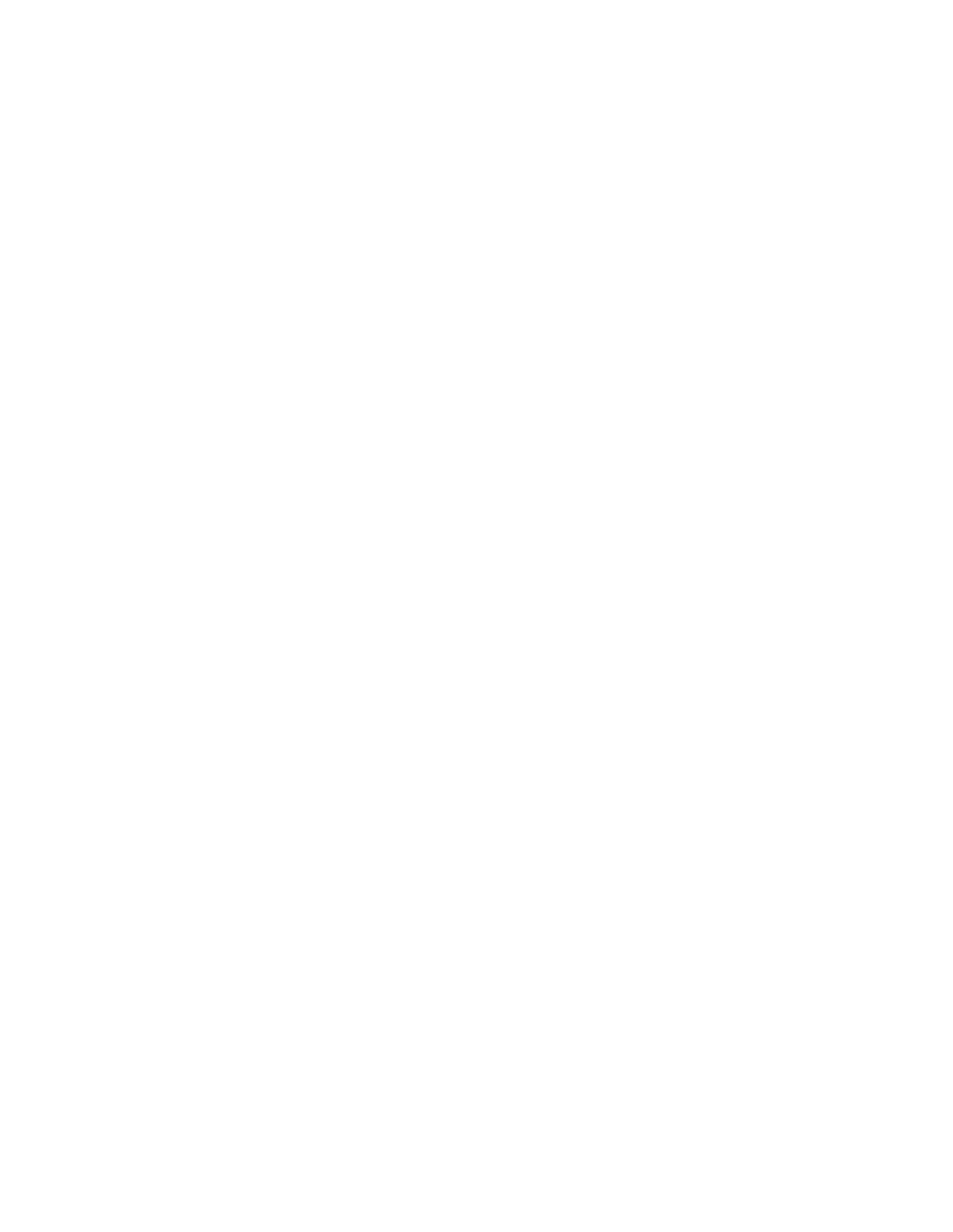# SDK-Docs

|                | 1 NZXTSharp<br>1.1                                          | $\mathbf{3}$<br>3                              |
|----------------|-------------------------------------------------------------|------------------------------------------------|
| $\overline{2}$ | NZXTSharp.COM<br>2.1<br>2.2                                 | 5<br>6<br>6                                    |
| 3              | <b>NZXTSharp.HuePlus</b><br>3.1<br>3.2<br>3.3<br>3.4<br>3.5 | $\boldsymbol{9}$<br>10<br>11<br>12<br>12<br>12 |
| 4              | NZXTSharp.KrakenX<br>4.1                                    | 13<br>13                                       |
| 5              | <b>NZXTSharp.Exceptions</b><br>5.1                          | 15<br>15                                       |
| 6              | <b>Getting Started with NZXTSharp</b><br>6.1                | 17<br>17                                       |
| 7              | <b>Hue+Protocol</b><br>7.1<br>7.2<br>7.3<br>7.4<br>7.5      | 21<br>22<br>22<br>22<br>22<br>23               |
| 8              | <b>KrakenX Protocol</b><br>8.1<br>8.2<br>8.3<br>8.4<br>8.5  | 25<br>25<br>26<br>26<br>26<br>27               |
| 9              | <b>Support</b>                                              | 29                                             |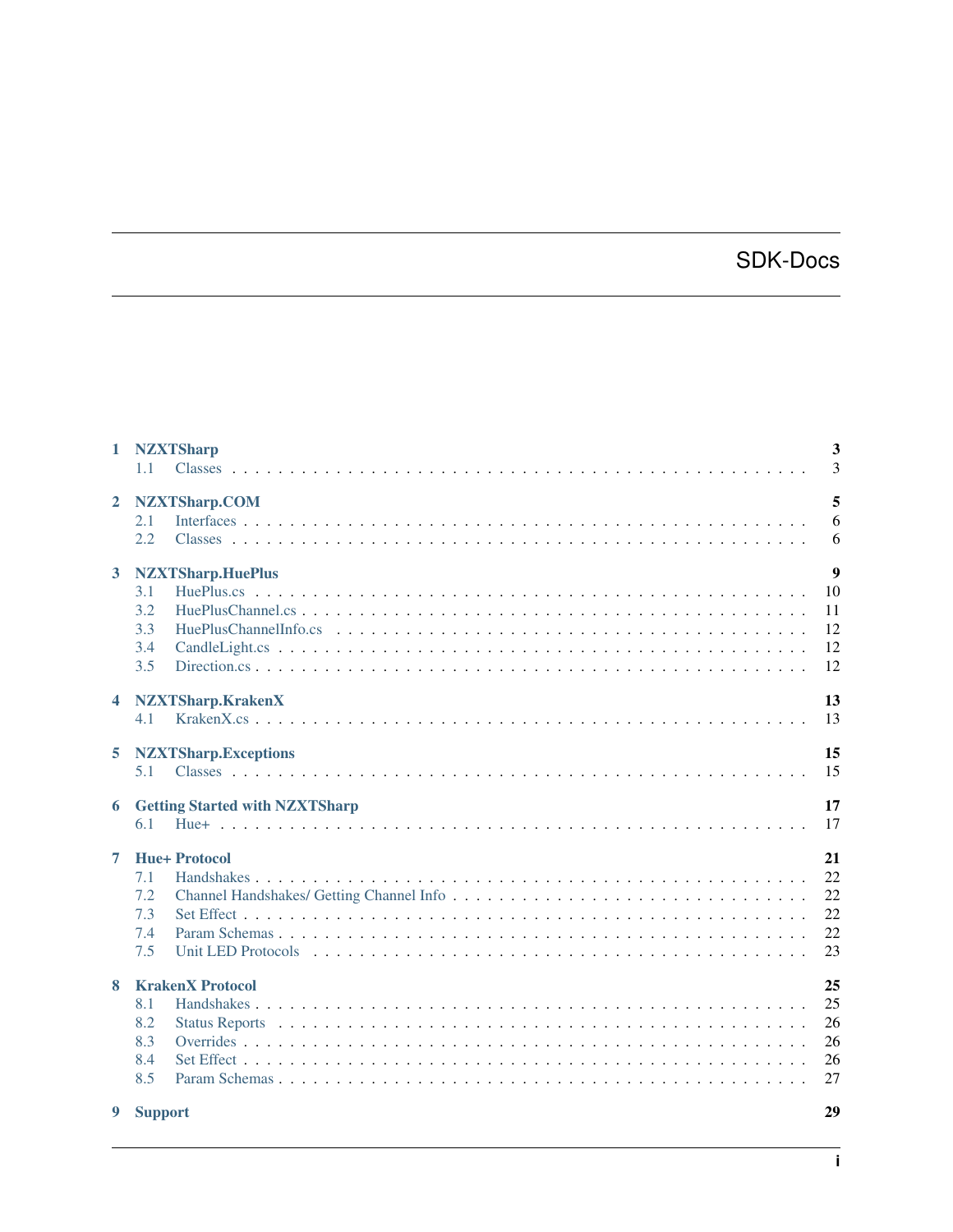| <b>10 Related Projects</b>               | 31 |
|------------------------------------------|----|
|                                          |    |
|                                          |    |
|                                          |    |
|                                          |    |
|                                          |    |
|                                          |    |
|                                          |    |
| <b>11 Supported Devices and Features</b> | 33 |
|                                          |    |
|                                          |    |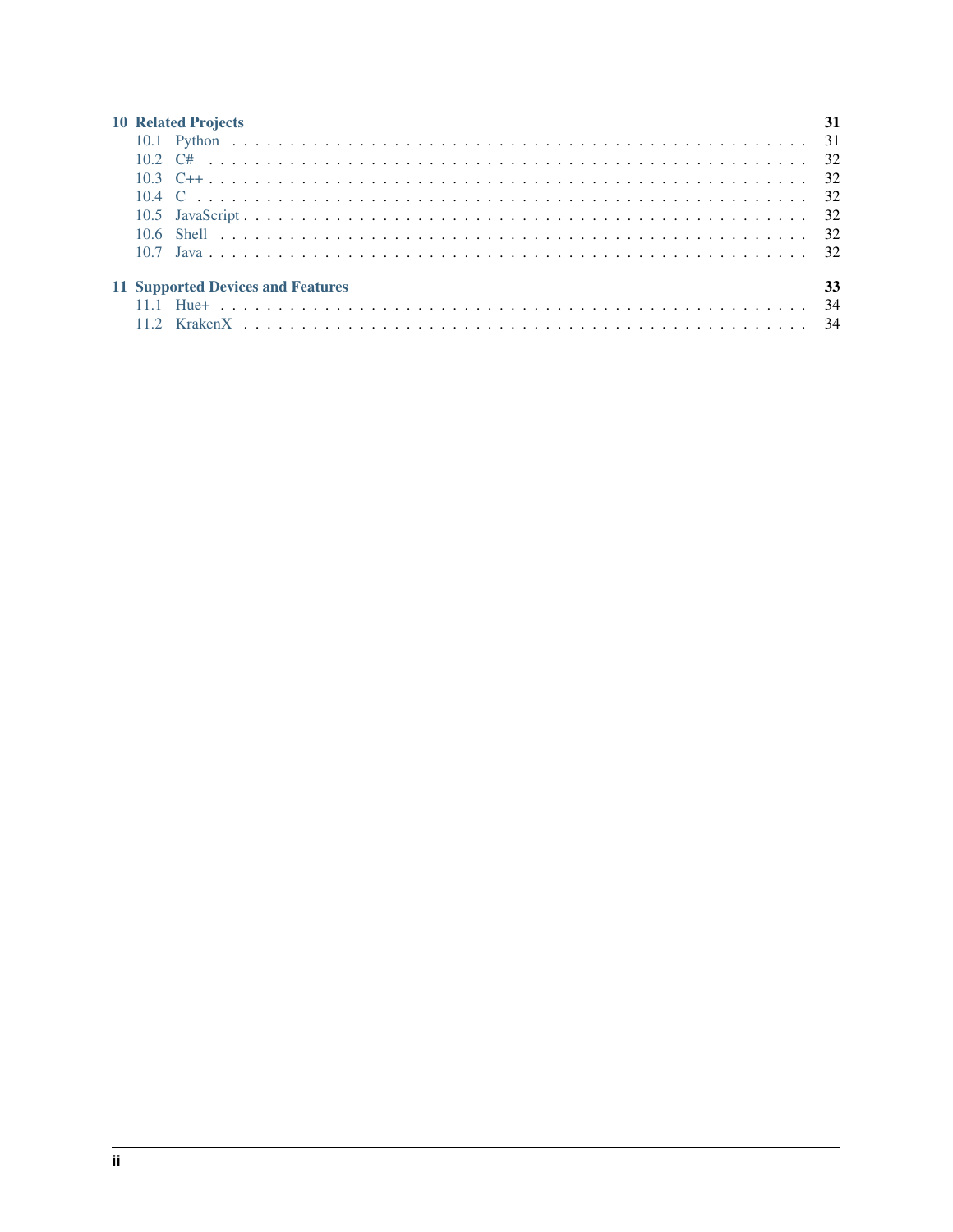Welcome to NZXTSharp's readthedocs page!

NZXTSharp is a .NET Standard package that facilitates interaction with NZXT devices. You can find NZXTSharp on [Nuget.org,](https://www.nuget.org/packages/NZXTSharp) and the source on [GitHub.](https://github.com/akmadian/NZXTSharp)

Docs here are organized by namespace.

NZXTSharp's syntax is designed to be simple and easy to use, almost like python. The structure is built around devices, effects, and params.

Effects are created with params, and effects are applied to devices. Devices are the main point that the user of the SDK will interact with.

A basic getting started example with the Hue+:

```
using NZXTSharp;
using NZXTSharp.Devices;
using NZXTSharp.Effects;
HuePlus hue = new HuePlus();
Fixed effect = new Fixed(new Color(255, 255, 255)); // Create effect object
hue.ApplyEffect(hue.Both, effect); // Apply the effect
```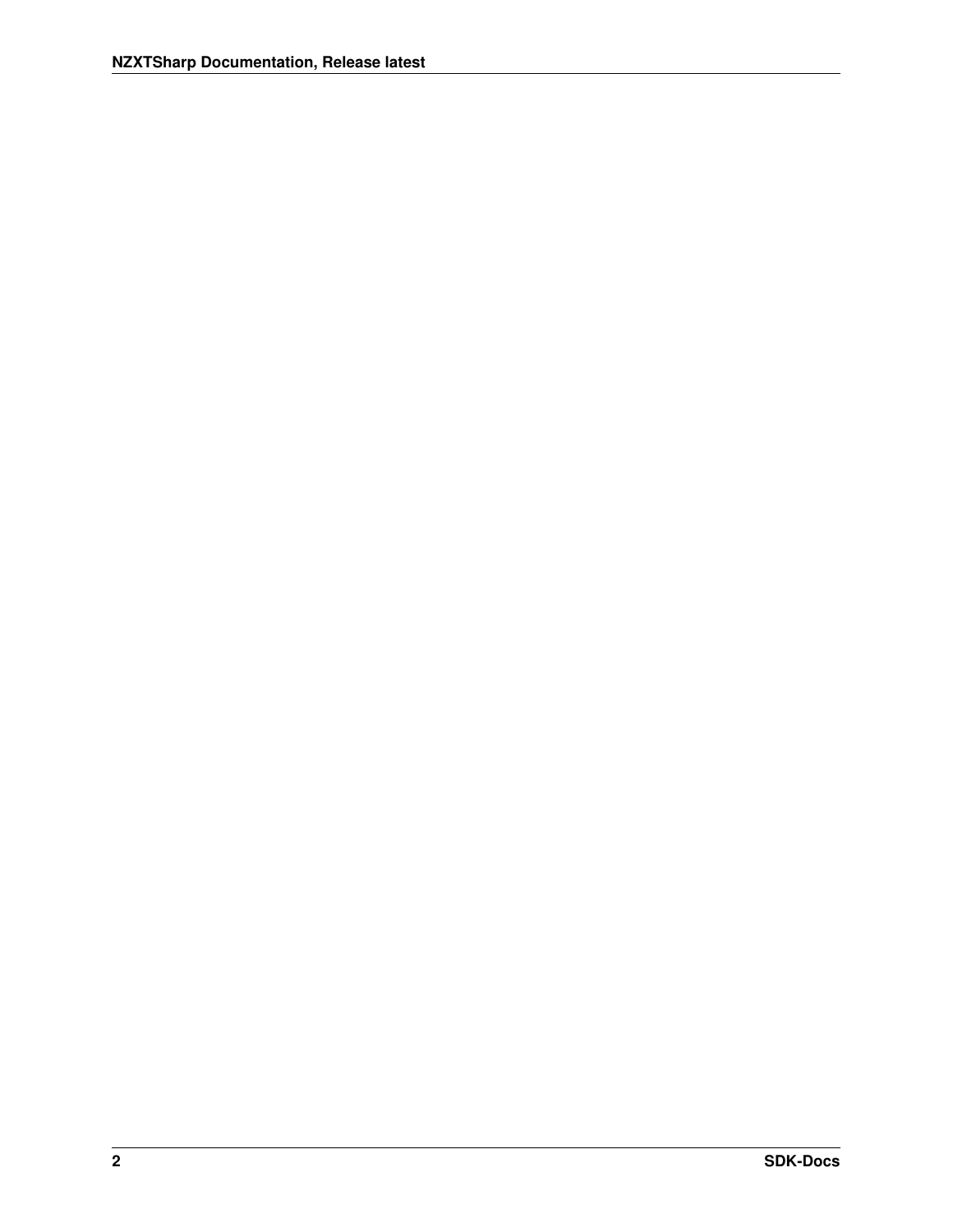# **NZXTSharp**

<span id="page-6-0"></span>

| <b>Table of Contents</b>           |  |
|------------------------------------|--|
| • NZXTSharp                        |  |
| - Classes                          |  |
| * Color.cs                         |  |
| • Constructors                     |  |
| $\cdot$ Color()                    |  |
| $\cdot$ Color(int R, int G, int B) |  |
| Color(string hexColor)             |  |

## <span id="page-6-1"></span>**1.1 Classes**

## <span id="page-6-2"></span>**1.1.1 Color.cs**

The Color class is used by all NZXTSharp effects, and represents a Color

#### <span id="page-6-3"></span>**Constructors**

### <span id="page-6-4"></span>**Color()**

### <span id="page-6-5"></span>**Color(int R, int G, int B)**

Creates a Color instance from the provided R, G, B values.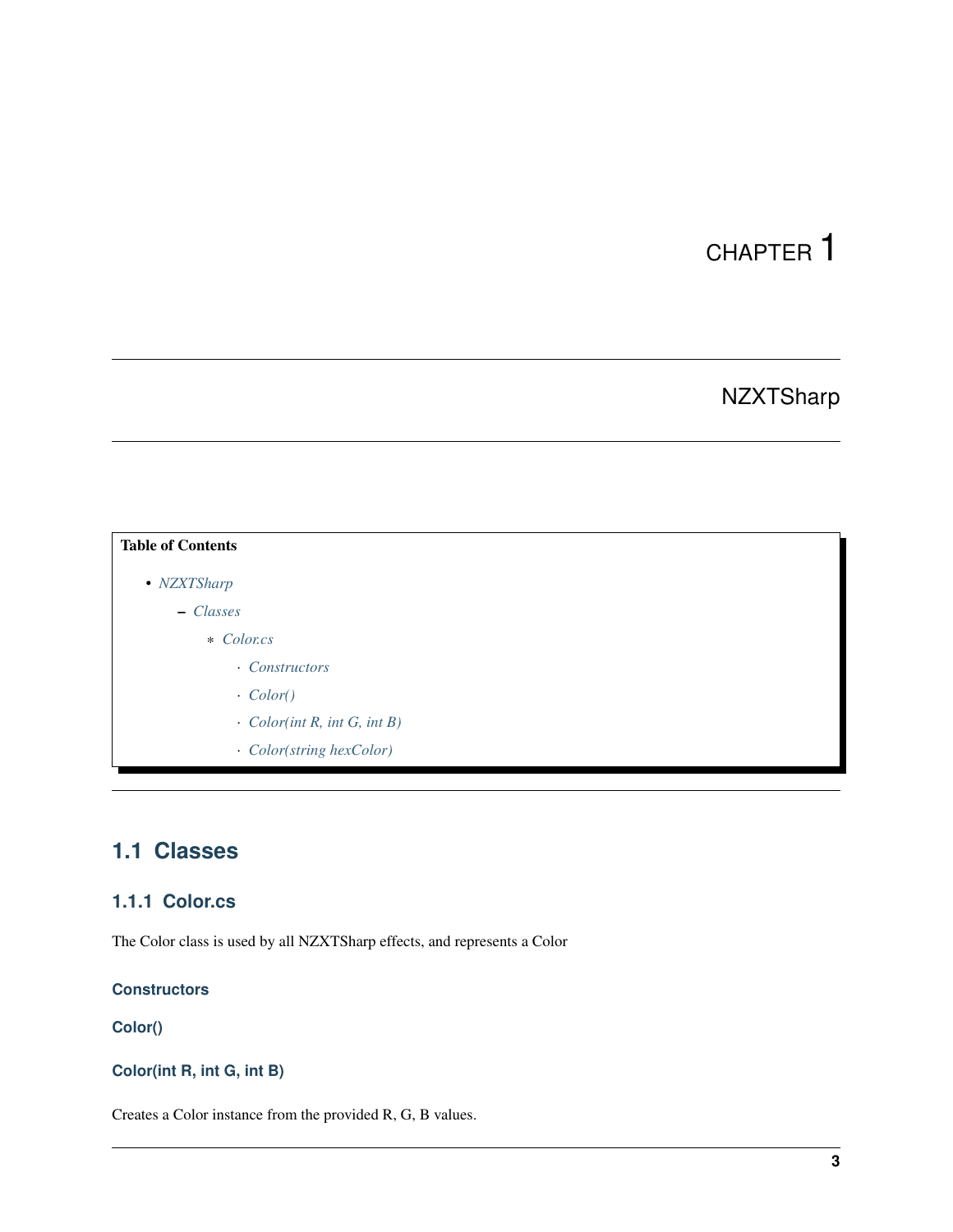Values must be 0 - 255 (inclusive).

#### <span id="page-7-0"></span>**Color(string hexColor)**

Creates a Color instance from the provided hex color code.

Supports color codes with a leading #: #ffffff, or without: ffffff.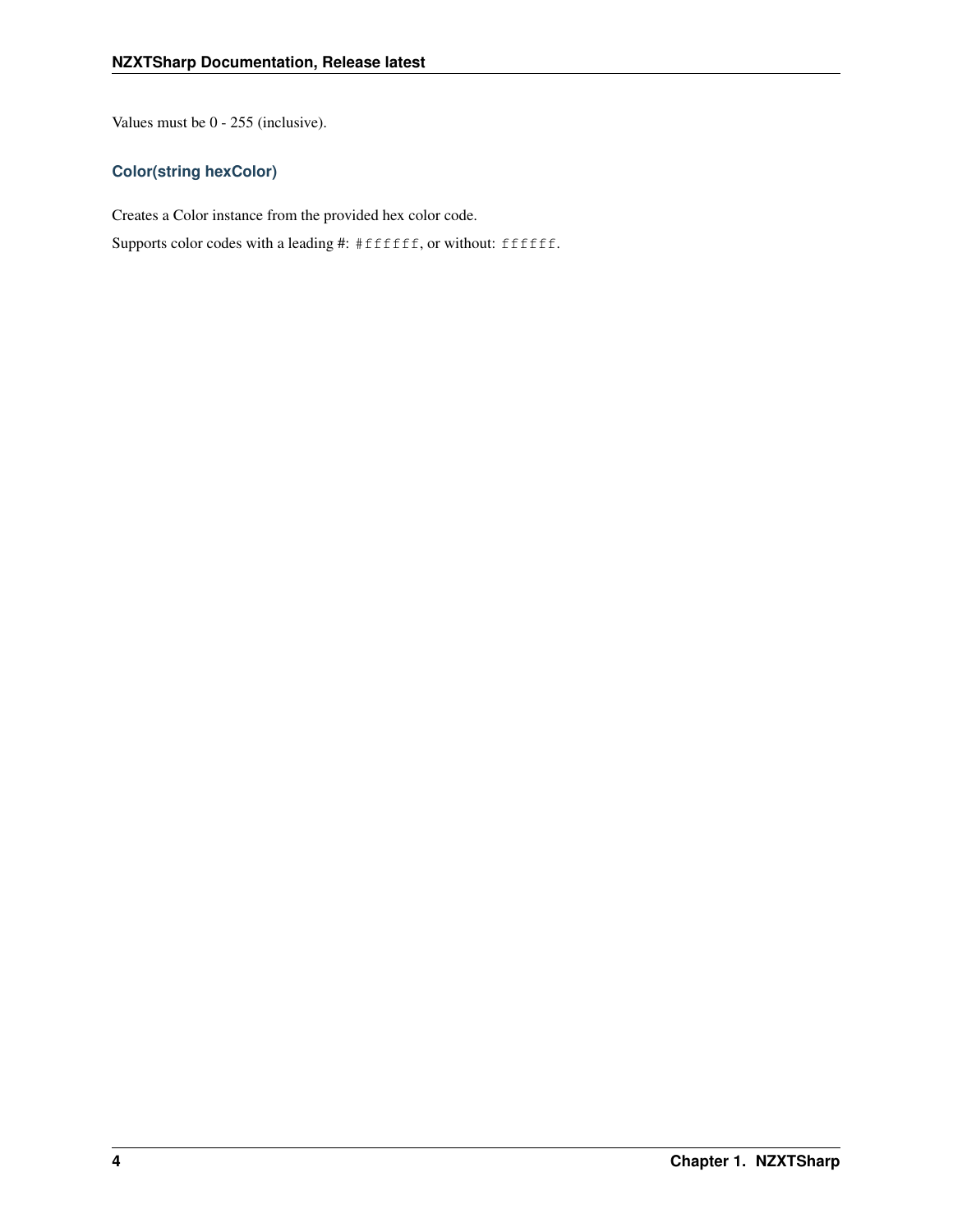# NZXTSharp.COM

<span id="page-8-0"></span>The NZXTSharp.COM namespace contains classes used for facilitating communication between INZXTDevices and their respective hardware.

Nothing in the COM namespace is meant to be accessed by the user of NZXTSharp. All classes serve infrastructural purposes.

| <b>Table Of Contents</b> |
|--------------------------|
| • NZXTSharp.COM          |
| $-$ Interfaces           |
| * ICOMController.cs      |
| - Classes                |
| * SerialController.cs    |
| · Properties             |
| • Constructors           |
| · Methods                |
| * SerialCOMData.cs       |
| · Properties             |
| • Constructors           |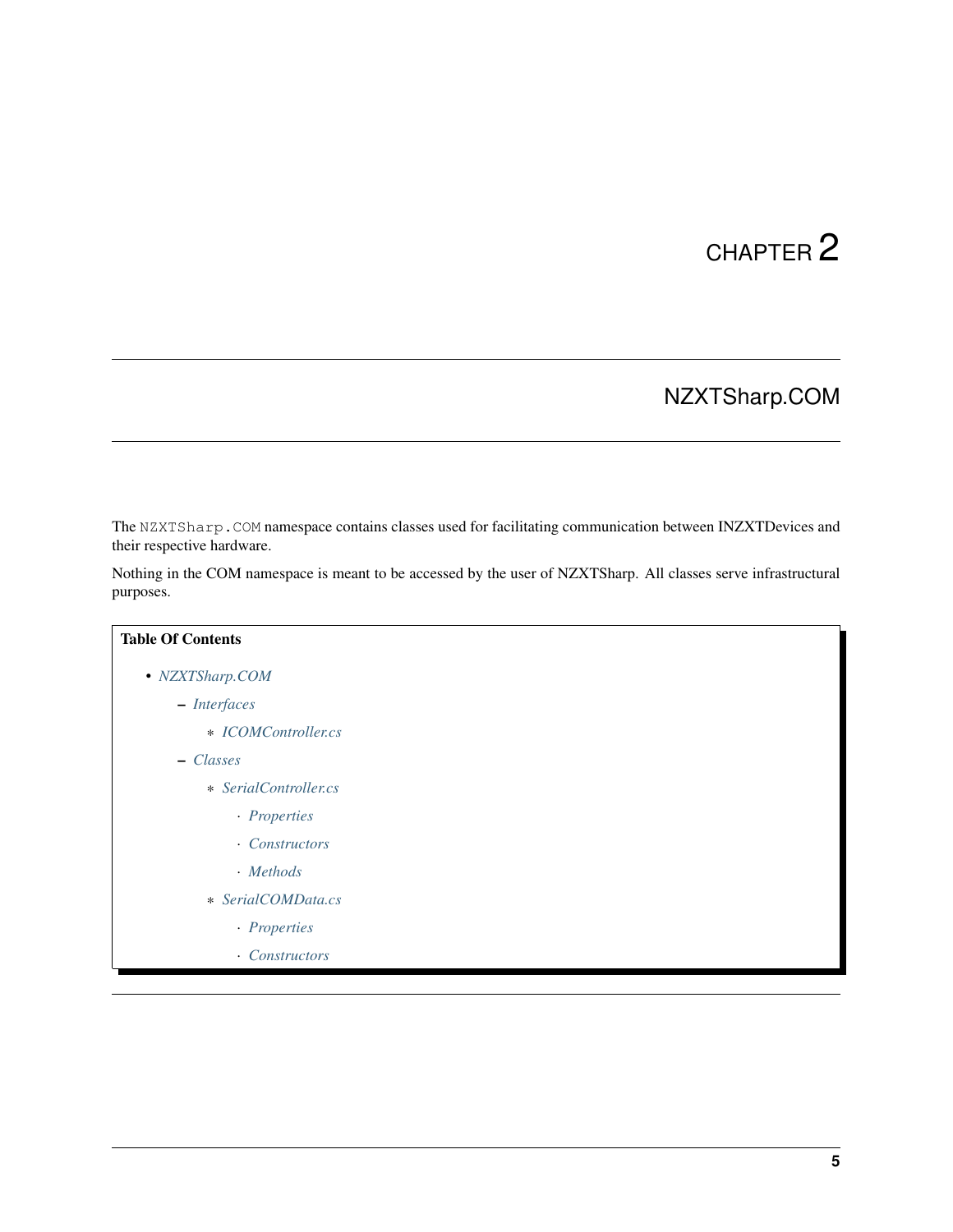## <span id="page-9-0"></span>**2.1 Interfaces**

#### <span id="page-9-2"></span>**2.1.1 ICOMController.cs**

Currently empty.

## <span id="page-9-1"></span>**2.2 Classes**

### <span id="page-9-3"></span>**2.2.1 SerialController.cs**

Inherets ICOMController.cs

#### <span id="page-9-4"></span>**Properties**

SerialPort Port { get; } The serial port operated by the SerialController.

SerialCOMData StartData { get; } The SerialCOMData used to start the SerialController.

bool IsOpen { get => Port.IsOpen; } Whether or not the SerialPort operated by the SerialController is open.

#### <span id="page-9-5"></span>**Constructors**

#### SerialController(string[] PossiblePorts, SerialCOMData Data)

- param string[] PossiblePorts A string array containing the ports to attempt opening. Format: "COM3".
- param SerialCOMData Data A SerialCOMData object containing the information needed to open the port.

#### <span id="page-9-6"></span>**Methods**

byte[] Write(byte[] buffer, int responselength) Writes the bytes in the given buffer, and returns the device's response.

- param byte[] buffer The bytes to write to the device.
- param int reponselength The expected length of the response: dictates the size of the returned buffer. Improper sizing will result in lost data.

#### void WriteNoResponse(byte[] buffer) Writes the bytes in the given buffer to the device. Does not return a response.

• param byte[] buffer - The bytes to write to the device.

void Reconnect() Disposes of and reinitializes the SerialController instance.

void Dispose() Disposes of the SerialController instance.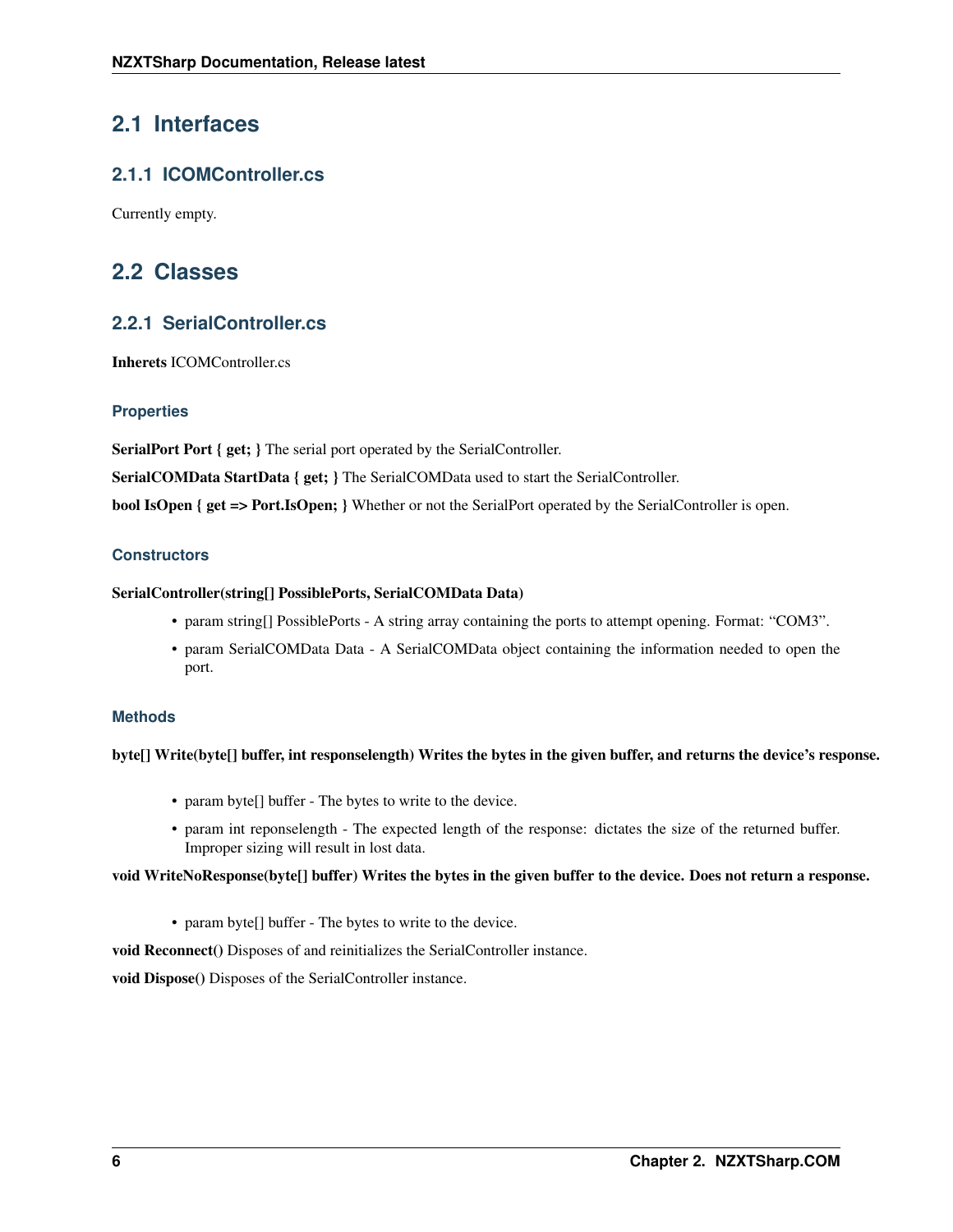## <span id="page-10-0"></span>**2.2.2 SerialCOMData.cs**

#### <span id="page-10-1"></span>**Properties**

System.IO.Ports.Parity Parity { get; } The parity type to use. System.IO.Ports.StopBits StopBits { get; } The stopbits to use. int WriteTimeout { get; } The write timeout in ms. int ReadTimeout { get; } The read timeout in ms. int Baud { get; } The baud rate to open the port with. int DataBits { get; } The number of databits to use.

#### <span id="page-10-2"></span>**Constructors**

The SerialCOMData class only has one constructor, and takes arguments corresponding to each of the available properties. The name parameter is optional, and defaults to an empty string.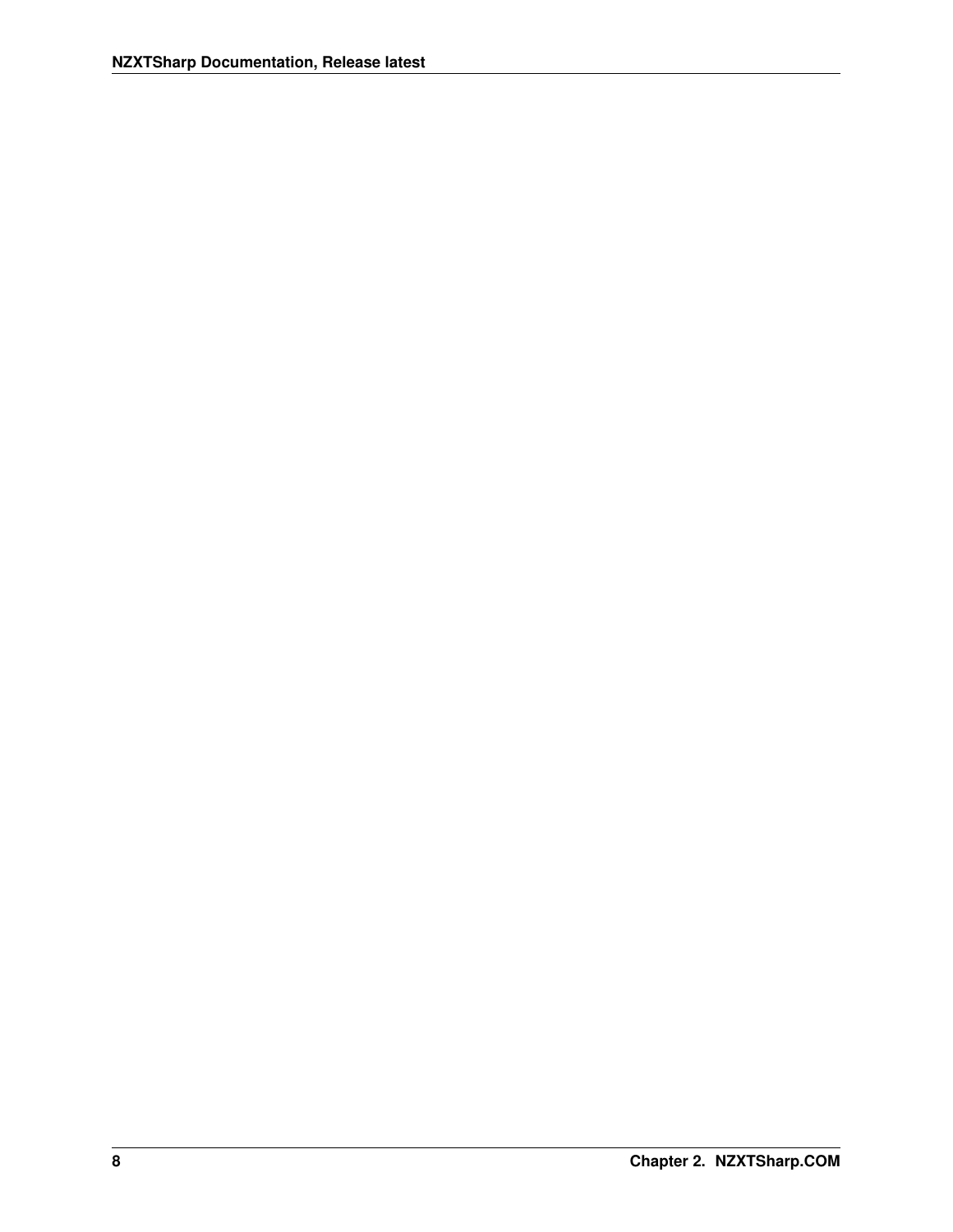# NZXTSharp.HuePlus

# <span id="page-12-0"></span>Table of Contents • *[NZXTSharp.HuePlus](#page-12-0)* – *[HuePlus.cs](#page-13-0)* \* *[Properties](#page-13-1)* \* *[Constructors](#page-13-2)* \* *[Methods](#page-13-3)* – *[HuePlusChannel.cs](#page-14-0)* \* *[Properties](#page-14-1)* \* *[Constructors](#page-14-2)* \* *[Methods](#page-14-3)* – *[HuePlusChannelInfo.cs](#page-15-0)* \* *[Properites](#page-15-3)* \* *[Constructors](#page-15-4)* \* *[Methods](#page-15-5)* – *[CandleLight.cs](#page-15-1)* \* *[Constructors](#page-15-6)* – *[Direction.cs](#page-15-2)*

\* *[Constructors](#page-15-7)*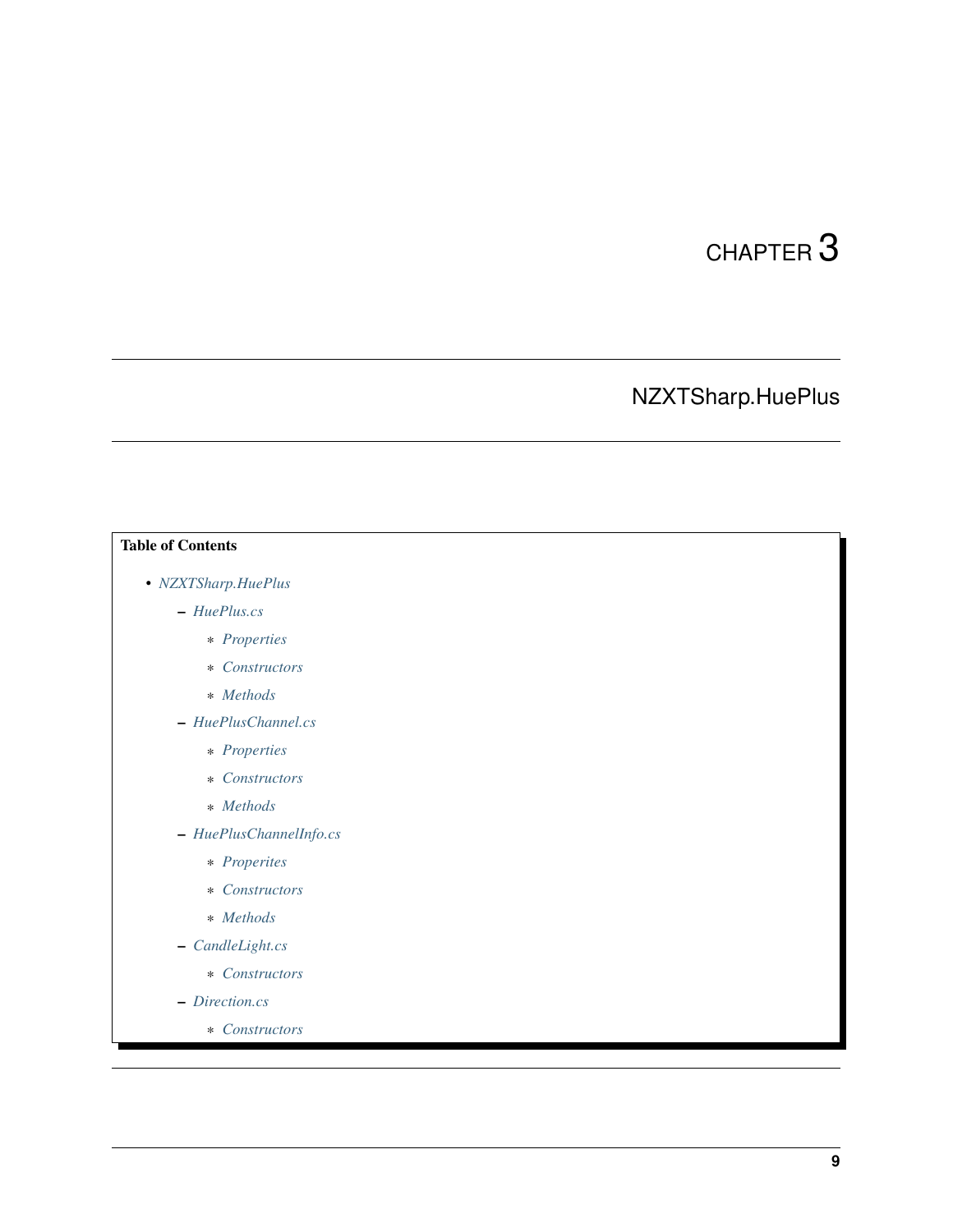## <span id="page-13-0"></span>**3.1 HuePlus.cs**

Represents an NZXT Hue+ device. inherits: IHueDevice.cs

### <span id="page-13-1"></span>**3.1.1 Properties**

string Name { get; } The device's product name.

Channel Both { get; } A Channel object representing both channels on the Hue+

Channel Channel1 { get; } A channel object representing the Channel 1 of the Hue+ device.

Channel Channel2 { get; } A channel object representing the Channel 2 of the Hue+ device.

List<Channel> Channels { get; } A List containing all Channel objects owned by the Hue+ device.

string CustomName { get; set; } A custom name for the HuePlus device instance.

NZXTDeviceType Type { get; } The NZXTDeviceType of the HuePlus device. NZXTDeviceType.HuePlus

### <span id="page-13-2"></span>**3.1.2 Constructors**

HuePlus() Constructs a basic HuePlus instance.

#### HuePlus(int MaxHandshakeRetry = 5, string CustomName = null) Constructs a HuePlus instance with a custom retry count, and

- param int MaxHandshakeRetry Defaults to 5
- param string CustomName Deafults to null.

### <span id="page-13-3"></span>**3.1.3 Methods**

void Reconnect() Disposes of and reinitializes to the HuePlus instance's COMController.

void Dispose() Disposes of the HuePlus instance's COMController.

void ApplyEffect(Channel channel, IEffect effect, bool SaveToChannel = true) Applies a given IEffect to a given Channel.

- param Channel channel The HuePlus Channel to apply the affect to. Must be owned by the same HuePlus instance the effect is being applied to.
- param IEffect effect The IEffect to apply.
- param bool SaveToChannel Whether or not to save the given IEffect to the given Channel. Defaults to true.

void ApplyCustom(byte[] Buffer) Writes a custom buffer to the HuePlus instance's COMController.

void UnitLedOn() Turns on the Hue+ device's unit led.

void UnitLedOff() Turns off the Hue+ device's unit led.

void SetUnitLed(bool State) Sets the Hue+ device's unit led based on the **State** param.

• param bool State - Which state to set the LED to. true: on, false: off.

void UpdateChannelInfo(Channel Channel) Updates the given Channel's ChannelInfo.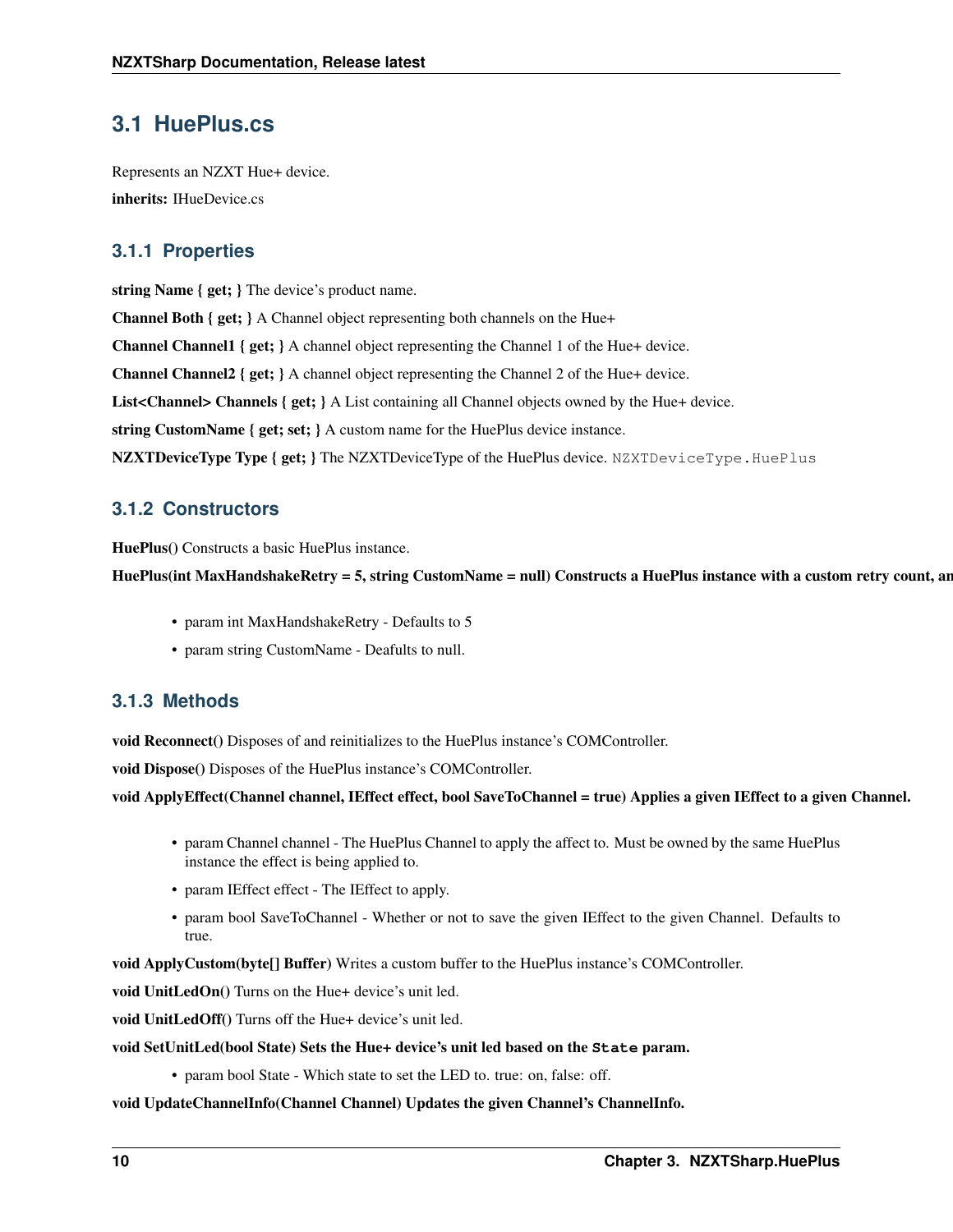• param Channel Channel - The Channel instance to update.

## <span id="page-14-0"></span>**3.2 HuePlusChannel.cs**

Channels are "owned" by devices. Channels also "own" a number of ISubDevices, and a ChannelInfo object.

#### <span id="page-14-1"></span>**3.2.1 Properties**

int ChannelByte { get; } The Channel instance's ChannelByte.

IEffect Effect { get: } The IEffect currently applied to the Channel isntance.

bool State { get; } Whether or not the Channel instance is active (on).

ChannelInfo ChannelInfo { get; } The Channel's ChannelInfo object.

IHueDevice Parent { get; } The device that owns the Channel.

List<ISubDevice> SubDevices { get; } A list of ISubDevices owned by the Channel.

#### <span id="page-14-2"></span>**3.2.2 Constructors**

Channel(int ChannelByte) Constructs a Channel instance with the given ChannelByte.

• param int ChannelByte - The Channel's ChannelByte; 0x00 for both, 0x01 for Channel 1, 0x02 for Channel 2.

#### Channel(int ChannelByte, IHueDevice Parent) Constructs a Channel instance with a given ChannelByte, owned by a given Parent.

- param int ChannelByte The Channel's ChannelByte; 0x00 for both, 0x01 for Channel 1, 0x02 for Channel 2.
- param IHueDevice Parent The IHueDevice that will own the Channel object.

#### Channel(int ChannelByte, IHueDevice Parent, ChannelInfo Info) Constructs a Channel instance with a given ChannelByte, own

- param int ChannelByte The Channel's ChannelByte; 0x00 for both, 0x01 for Channel 1, 0x02 for Channel 2.
- param IHueDevice Parent The IHueDevice that will own the Channel object.
- param ChannelInfo Info A ChannelInfo object about the Channel.

#### <span id="page-14-3"></span>**3.2.3 Methods**

void RefreshSubDevices() Refreshes all ISubDevices in the Channel's SubDevices list.

void On() Turns the Channel on, and re-applies the last applied effect.

void Off() Turns the Channel off, and applies an "#000000" fixed effect.

void UpdateChannelInfo() Updates the Channel instance's ChannelInfo object.

void SetChannelInfo(ChannelInfo Info) Sets the Channel instance's ChannelInfo to a given ChannelInfo "Info".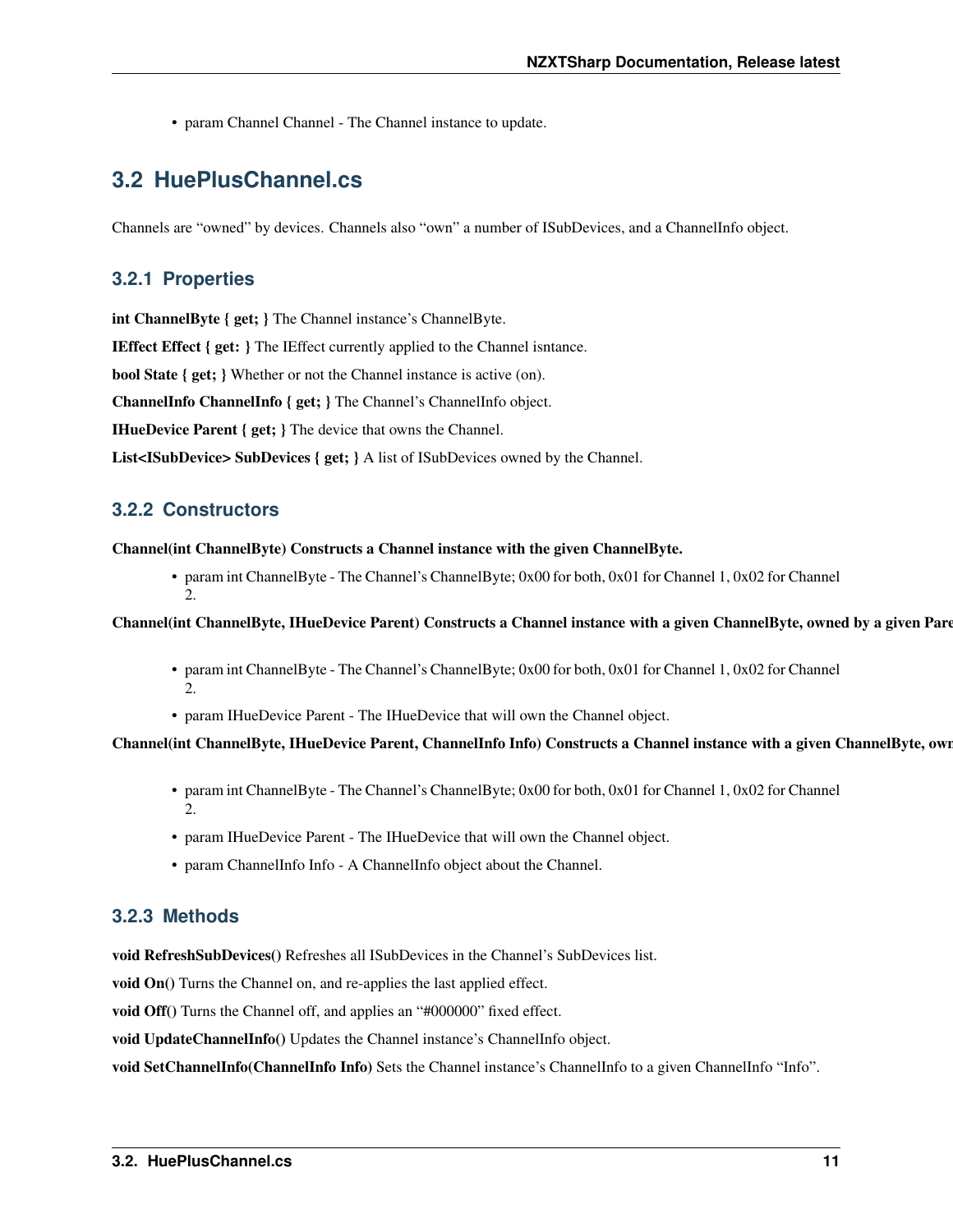## <span id="page-15-0"></span>**3.3 HuePlusChannelInfo.cs**

Users of NZXTSharp are generally not meant to construct ChannelInfo instances.

#### <span id="page-15-3"></span>**3.3.1 Properites**

int NumLeds { get; } The total number of LEDs available on a Channel. int NumSubDevices { get; } The number of ISubDevices available on a given Channel. NZXTDeviceType Type { get; } The type of ISubDevices available on a Channel.

#### <span id="page-15-4"></span>**3.3.2 Constructors**

ChannelInfo(byte[] data) Constructs a ChannelInfo instance from some data returned from a channel handshake.

#### <span id="page-15-5"></span>**3.3.3 Methods**

void Update() Updates the information contained in a ChannelInfo object.

## <span id="page-15-1"></span>**3.4 CandleLight.cs**

Inherits from NZXTSharp.IEffect EffectName = "CandleLight"

#### <span id="page-15-6"></span>**3.4.1 Constructors**

#### CandleLight(Color Color) Constructs a CandleLight effect.

• param Color Color - The Color to display.

## <span id="page-15-2"></span>**3.5 Direction.cs**

The direction param is used to specify the direction some effects move in, sometimes defining whether the effect moves smoothly or not.

Inherits from NZXTSharp.IParam

#### <span id="page-15-7"></span>**3.5.1 Constructors**

#### Direction(bool isForward, bool withMovement) Constructs a Direction param with the given bool values.

- param bool is Forward Whether or not the effect will move forward or backward.
- param bool withMovement Whether or not the effect will move smoothly.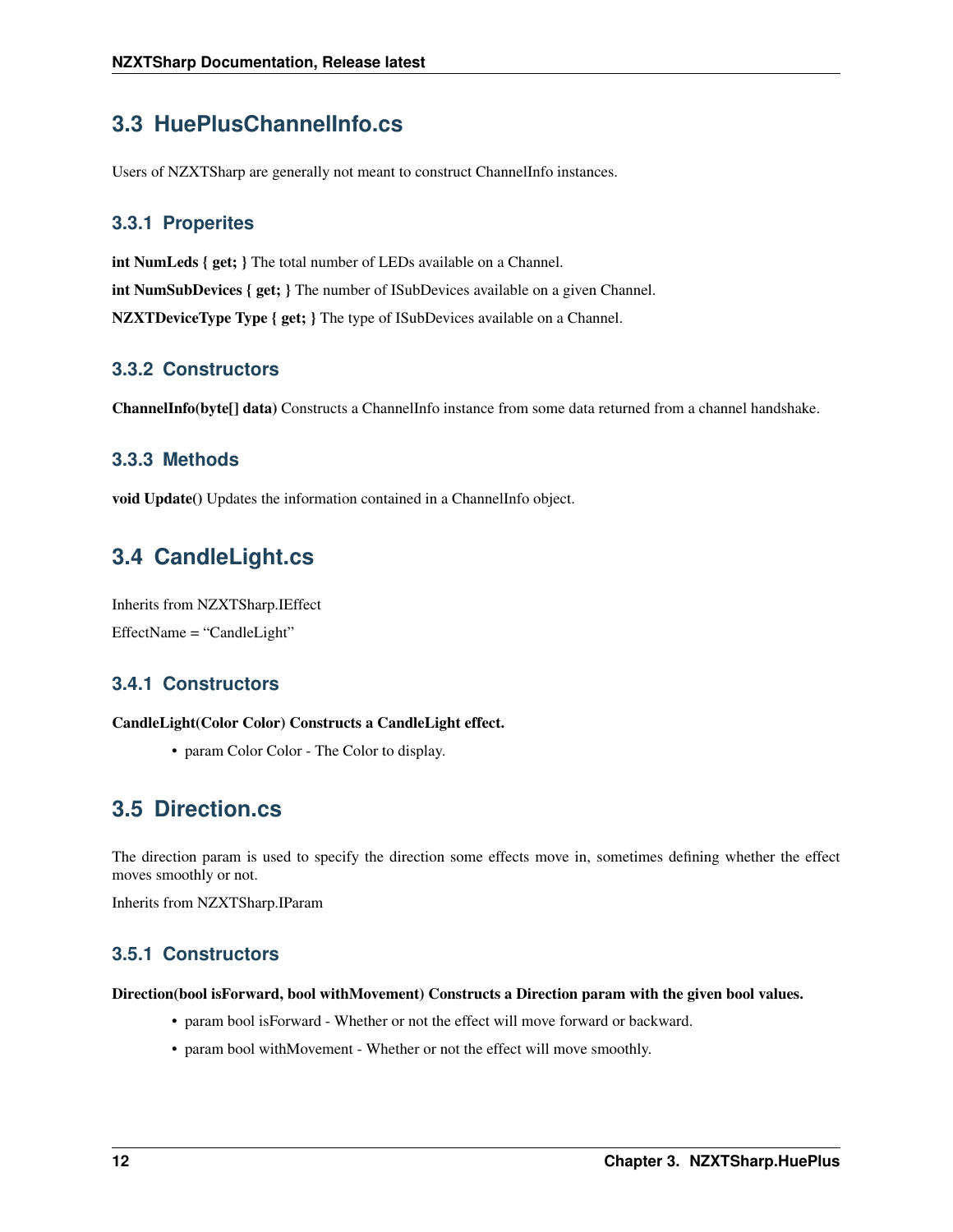# NZXTSharp.KrakenX

#### <span id="page-16-0"></span>Table of Contents

- *[NZXTSharp.KrakenX](#page-16-0)*
	- *[KrakenX.cs](#page-16-1)*
		- \* *[Properties](#page-16-2)*
		- \* *[Constructors](#page-17-0)*
		- \* *[Methods](#page-17-1)*

# <span id="page-16-1"></span>**4.1 KrakenX.cs**

Represents an NZXT KrakenX device. Inherits: NZXTSharp.INZXTDevice

### <span id="page-16-2"></span>**4.1.1 Properties**

| Type               | Name            | Access       | Description                                  |
|--------------------|-----------------|--------------|----------------------------------------------|
| <b>HIDDeviceID</b> | DeviceID        | $get; \}$    | The HIDDeviceID of the KrakenX device.       |
| NZXTDeviceType     | Type            | $\{ get; \}$ | The NZXTDeviceType of the KrakenX device.    |
| int                | ID              | $\{ get; \}$ | A unique device ID.                          |
| KrakenXChannel     | <b>Both</b>     | get; $\}$    | Represents both the Logo, and Ring channels. |
| KrakenXChannel     | Logo            | $\{ get; \}$ | Represents the KrakenX's logo RGB channel.   |
| KrakenXChannel     | Ring            | $\{ get; \}$ | Represents the KrakenX's ring RGB channel.   |
| System. Version    | FirmwareVersion | $get; \}$    | The KrakenX device's firmware version.       |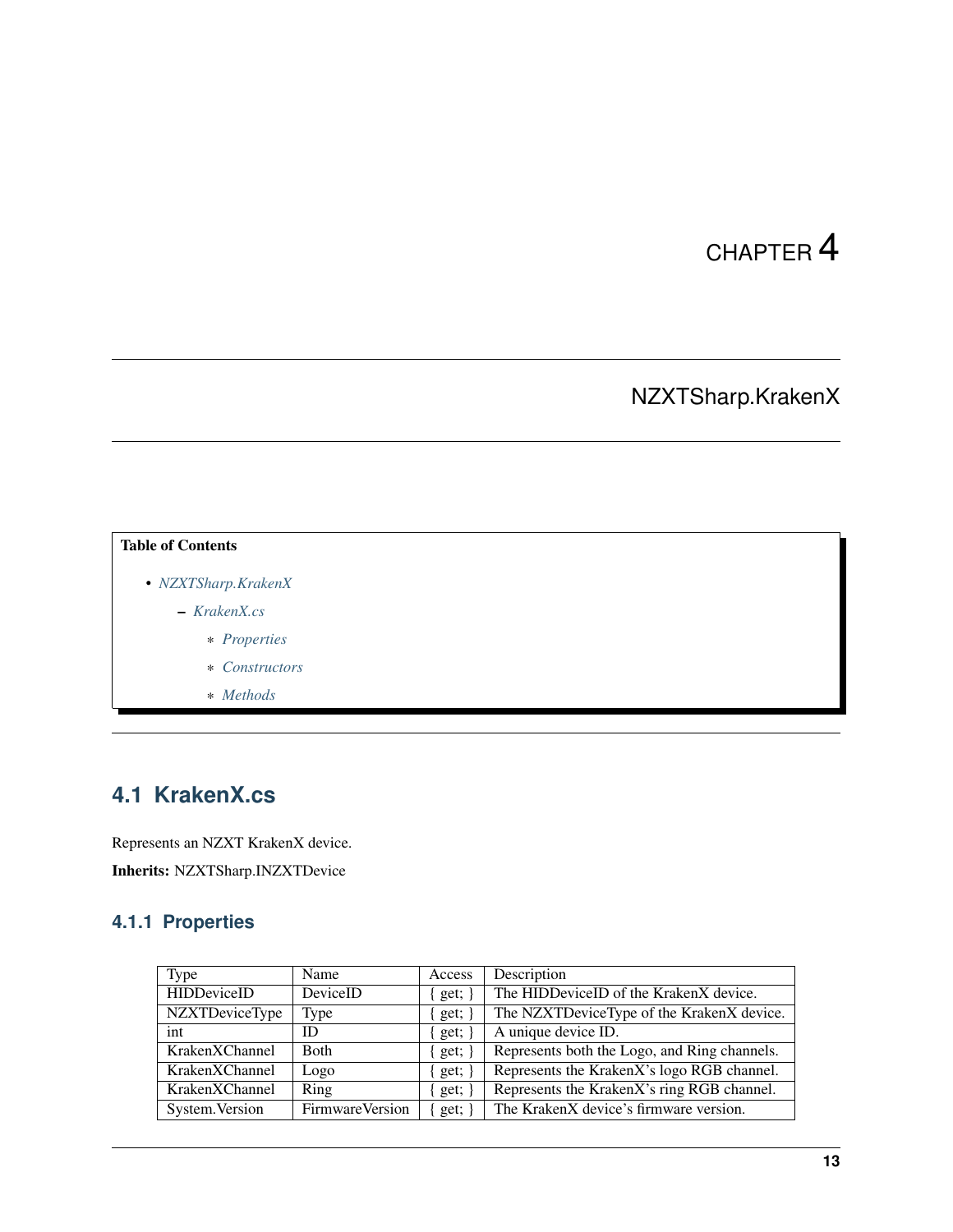### <span id="page-17-0"></span>**4.1.2 Constructors**

KrakenX() Constructs a KrakenX instance.

## <span id="page-17-1"></span>**4.1.3 Methods**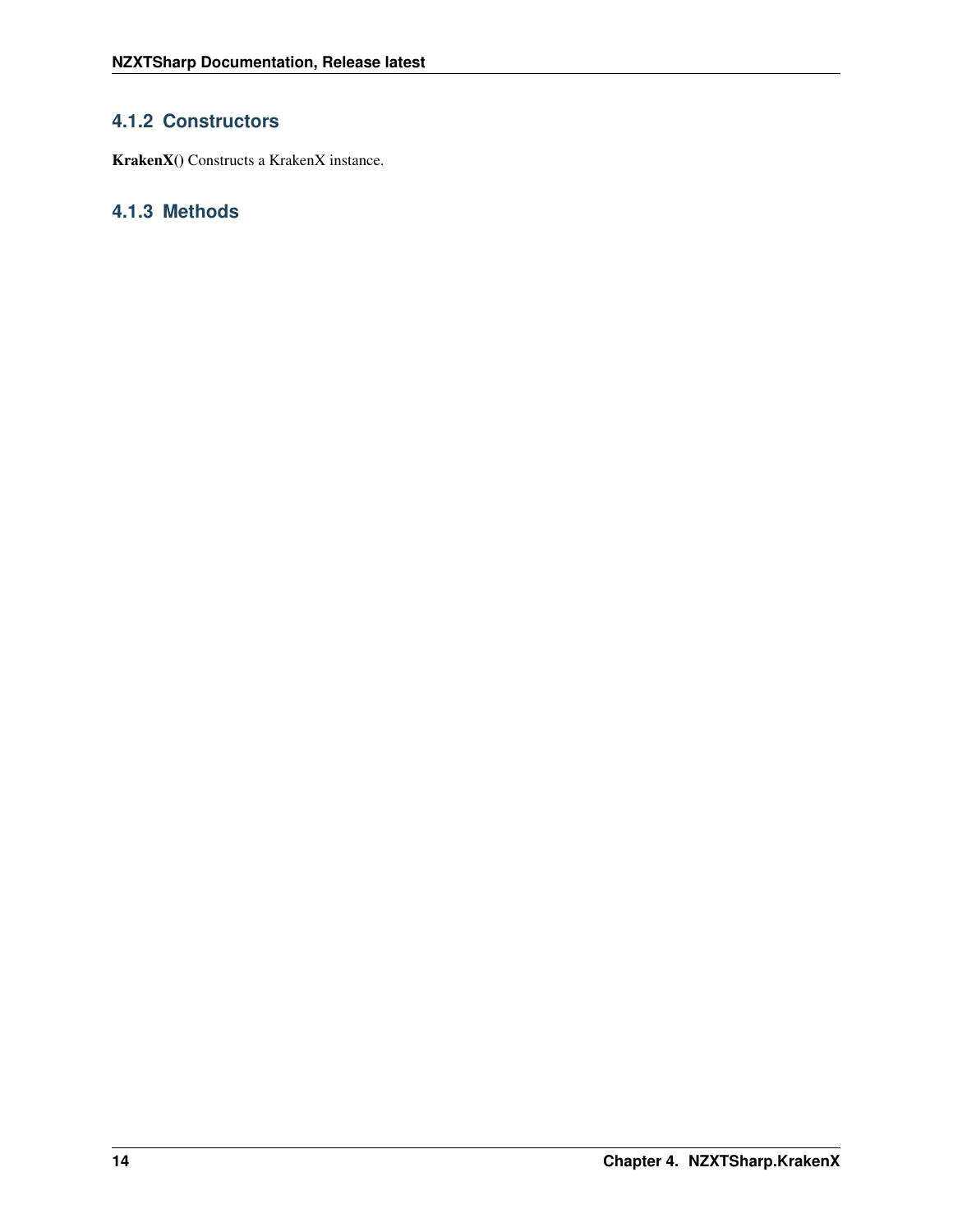# NZXTSharp.Exceptions

#### <span id="page-18-0"></span>Table of Contents

- *[NZXTSharp.Exceptions](#page-18-0)*
	- *[Classes](#page-18-1)*
		- \* *[IncompatibleDeviceTypeException](#page-18-2)*
		- \* *[IncompatibleEffectException](#page-19-0)*
		- \* *[IncompatibleParamException](#page-19-1)*
		- \* *[InvalidEffectSpeedException](#page-19-2)*
		- \* *[MaxHandshakeRetryExceededException](#page-19-3)*
		- \* *[SubDeviceDoesNotExistException](#page-19-4)*
		- \* *[SubDeviceLEDDoesNotExistException](#page-19-5)*
		- \* *[TooManyColorsProvidedException](#page-19-6)*

## <span id="page-18-1"></span>**5.1 Classes**

## <span id="page-18-2"></span>**5.1.1 IncompatibleDeviceTypeException**

thrown When an NZXTDeviceType is passed to a method or constructor that is not compatible with that method or constructor.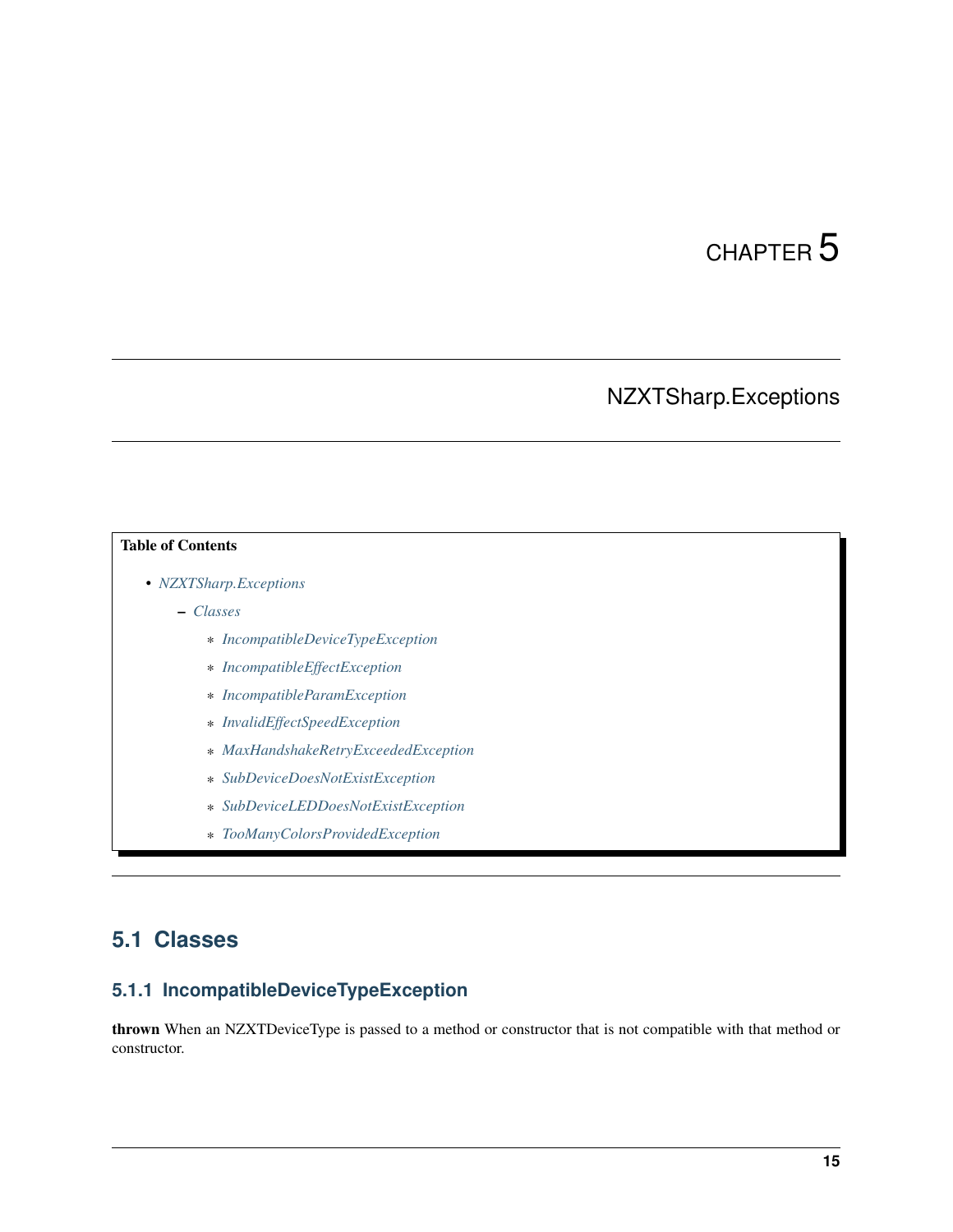### <span id="page-19-0"></span>**5.1.2 IncompatibleEffectException**

thrown When an effect passed to a device's ApplyEffect() method is not compatible with that device.

### <span id="page-19-1"></span>**5.1.3 IncompatibleParamException**

thrown When a param object passed to an effect constructor is not compatible with that effect.

#### <span id="page-19-2"></span>**5.1.4 InvalidEffectSpeedException**

thrown When an invalid speed value is passed to a param or effect constructor.

Speed values must be 0 - 4 (inclusive); 0 being slowest, 2 being normal, and 4 being fastest.

### <span id="page-19-3"></span>**5.1.5 MaxHandshakeRetryExceededException**

thrown When the maximum number of handshake attempts has been exceeded during device intitialization.

Max Retry Count is 5 by default.

### <span id="page-19-4"></span>**5.1.6 SubDeviceDoesNotExistException**

thrown When a user attempts to reference a subdevice that does not exist.

Ex: If there are only four fans connected to a given channel (SubDevices highest index: 3), and the user attempts to reference Channel.SubDevices[4], this exception will be thrown.

### <span id="page-19-5"></span>**5.1.7 SubDeviceLEDDoesNotExistException**

thrown When a user attempts to reference a subdevice LED that does not exist.

Ex: If there is only one strip connected to a given channel (SubDevices.Leds highest index: 9), and the user attempts to reference Channel.SubDevices[0].Leds[10], this exception will be thrown.

## <span id="page-19-6"></span>**5.1.8 TooManyColorsProvidedException**

thrown When a Color[] of length greater than 8 is passed to an effect constructor.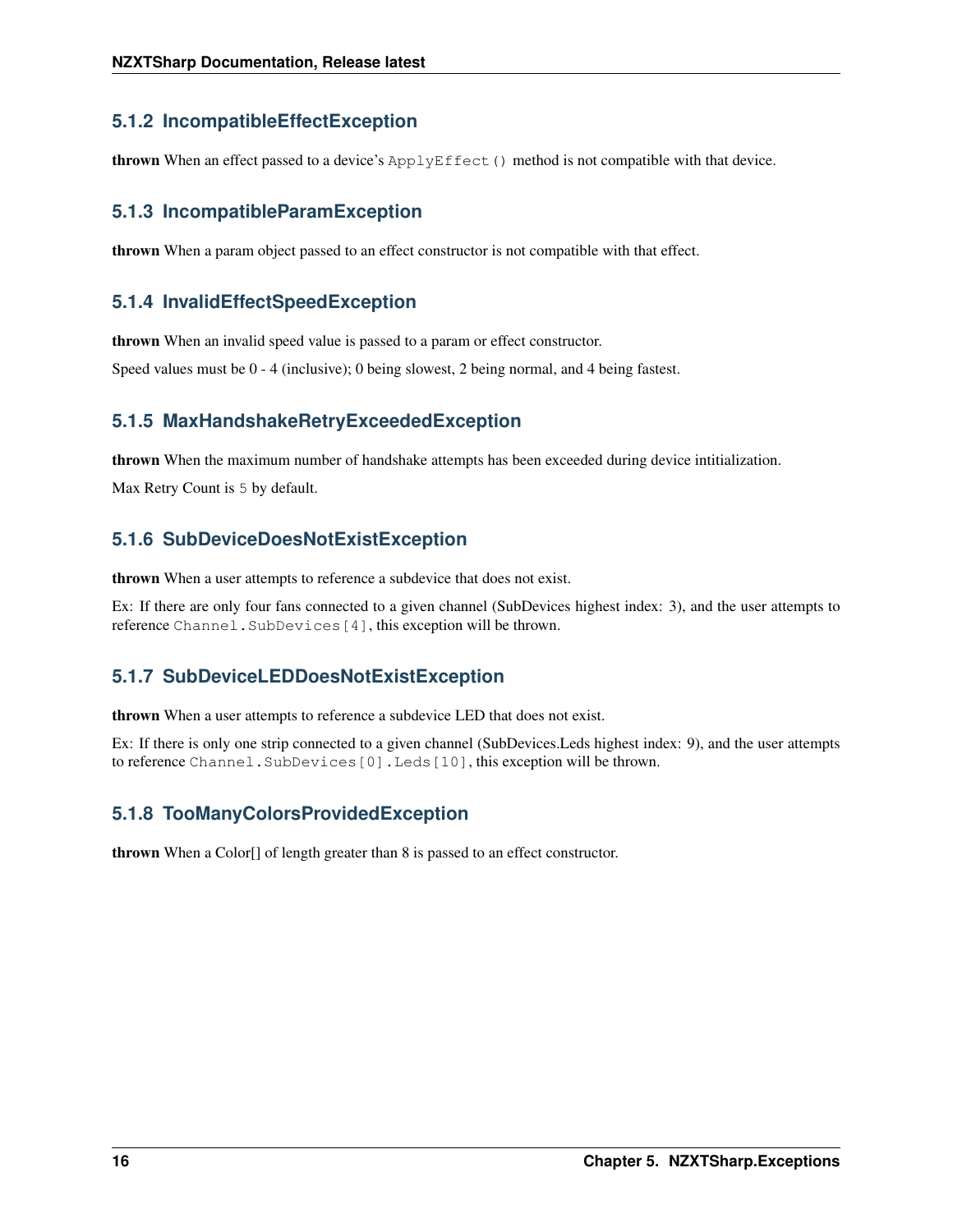## Getting Started with NZXTSharp

<span id="page-20-0"></span>This page contains getting started examples and code snippets.

NZXTSharp's syntax is designed to be simple and easy to use, almost like python. The structure is built around devices, subdevices, effects, and params.

Effects are created with params, and effects are applied to devices. Devices can own subdevices.

An example of a subdevice is a fan, or RGB strip. Once Hue 2 support is added, the CableComb and Underglow SubDevices will be added.

# Table of Contents • *[Getting Started with NZXTSharp](#page-20-0)* – *[Hue+](#page-20-1)* \* *[Boilerplate](#page-21-0)* \* *[Applying Effects](#page-21-1)* \* *[SubDevices](#page-21-2)*

\* *[Custom RGB values for a Fixed Effect](#page-22-0)*

## <span id="page-20-1"></span>**6.1 Hue+**

The Hue+ model consists of the HuePlus class instance. The instance owns three Channel objects, but only Channel1 and Channel2 have SubDevices.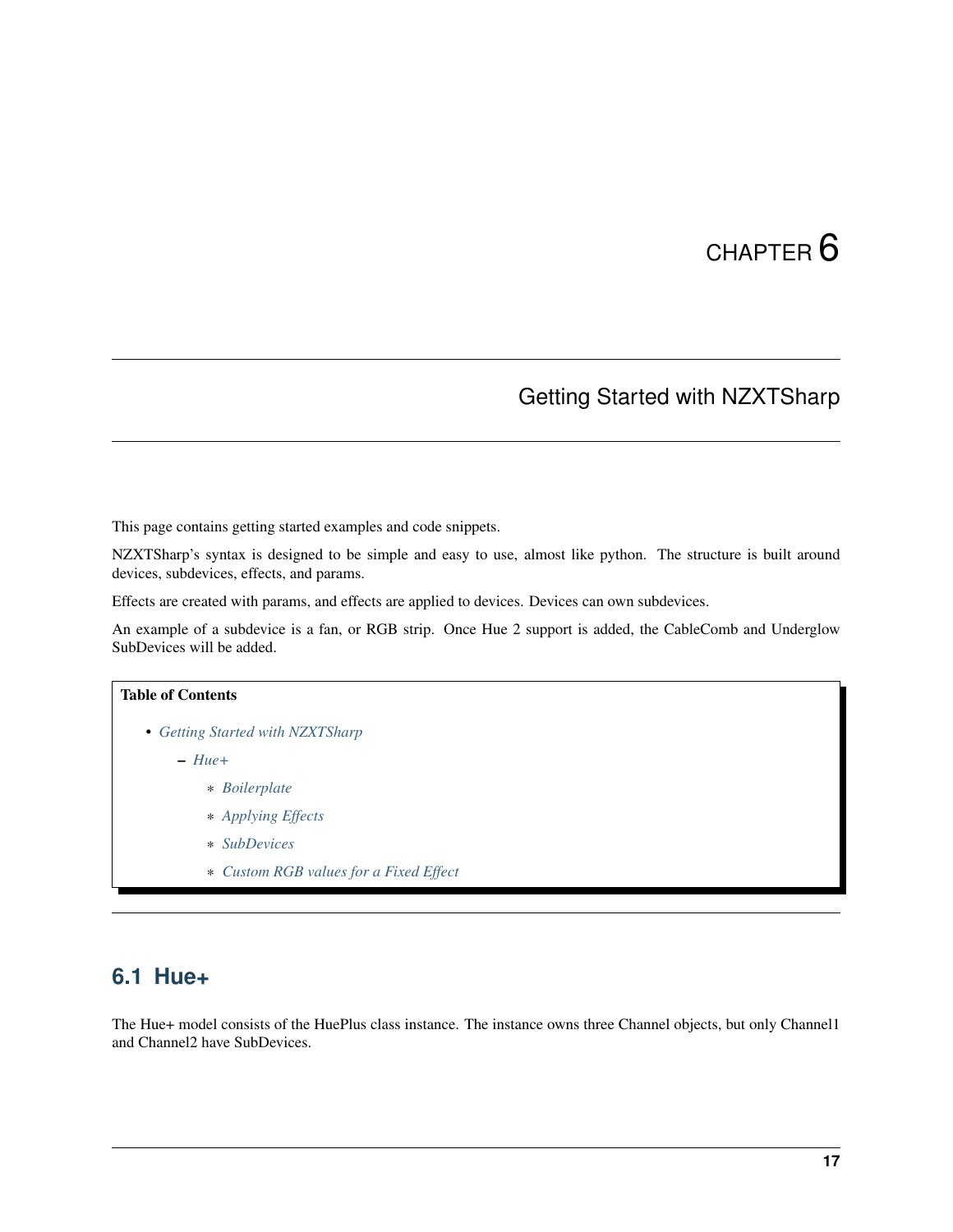#### <span id="page-21-0"></span>**6.1.1 Boilerplate**

To get started, you'll need the following:

```
using NZXTSharp.Devices;
HuePlus hue = new HuePlus();
```
With this HuePlus instance, you can apply effects, get channel info, toggle the unit LED, etc.

# <span id="page-21-1"></span>**6.1.2 Applying Effects**

Effects are applied to a Hue+ device with the  $ApplyEffect()$  method. The channel(s) to apply the effect to, and the effect object are passed as params to this method.

Adding on to the last example:

```
using NZXTSharp;
using NZXTSharp.Devices;
using NZXTSharp.Effects;
HuePlus hue = new HuePlus();
HexColor color = new Color(255, 255, 255); // You can make colors with RGB values
HexColor color = new Color("#ffffff"); // Also works with Hex codes (with or without.
˓→the leading #)
Fixed effect = new Fixed(color); // Create effect
hue.ApplyEffect(hue.Both, effect); // Apply effect to both channels
hue.ApplyEffect(hue.Channel1, effect); // Or just one
hue.UnitLedOff(); // Turn unit LED off
hue.UnitLedOn(); // And back on again!
```
#### <span id="page-21-2"></span>**6.1.3 SubDevices**

A HuePlus instance has two Channels that own subdevices: Channel1 and Channel2. The Both Channel does not own any because it is not a "physical" channel. Keep in mind that ALL changes to subdevices need to be "pushed" to the device by setting, or re-setting an effect.

All subdevice classes are held in the NZXTSharp. Devices namespace.

Building on the Boilerplate example:

```
using NZXTSharp.Devices;
using NZXTSharp.Effects;
HuePlus hue = new HuePlus();
Fixed effect = new Fixed(new Color("#FFFFFF"));
List<ISubDevice> Ch1Devices = hue.Channel1.SubDevices; // Not necessary, but syntax
˓→looks better
Ch1Devices[0].AllLedOff(); // Turn off all LEDs on first subdevice in channel.
hue.ApplyEffect(hue.Channel1, effect); // Apply changes
```
(continues on next page)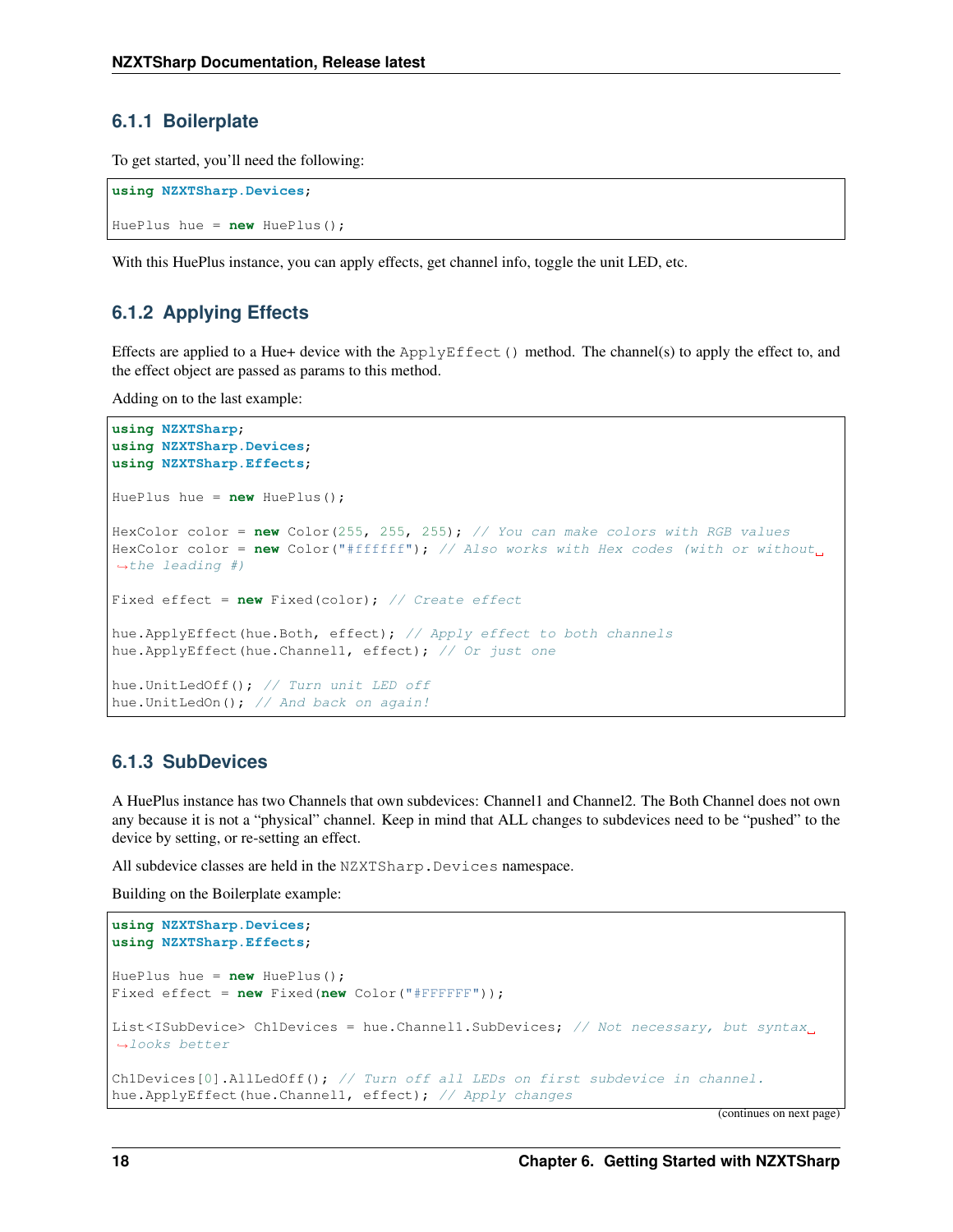(continued from previous page)

```
Ch1Devices[1].ToggleLed(9); // Toggle individual LEDs with the ToggleLed method
Ch1Devices[1].Leds[8] = false; // Or by setting the value.
hue.ApplyEffect(hue.Channel1, effect); // Apply changes
Ch1Devices[1].ToggleLedRange(1, 5); // Or, toggle ranges of LEDs
hue.ApplyEffect(hue.Channel1, effect); // Apply changes
```
#### <span id="page-22-0"></span>**6.1.4 Custom RGB values for a Fixed Effect**

The fixed effect, being the most versatile, allows the user of NZXTSharp to construct a fixed effect with custom RGB values for each LED. This is done by passing a byte array to a Fixed effect constructor.

Byte array schema: The byte array must have at least 1 RGB value, and at most 120 RGB values. If the length is not within this range, an InvalidParamException will be thrown.

RGB Value formatting: For the effect to display properly, all RGB values MUST be passed in G, R, B format. RGB Values, like all other RGB values in NZXTSharp must be between 0-255 (inclusive).

Building on the Boilerplate example:

```
using NZXTSharp;
using NZXTSharp.Devices;
using NZXTSharp.Effects;
HuePlus hue = new HuePlus();
// Create RGB array, this will have two LEDs lit: one white, one red.
byte[] colors = new byte[] { 255, 255, 255, 0, 255, 0 };
Fixed effect = new Fixed(colors); // Create Effect
hue.ApplyEffect(hue.Both, effect); // And apply it!
// Also supports subdevice and LED toggling.
hue.Channel1.SubDevices[1].ToggleState(); // Toggle device
hue.ApplyEffect(hue.Both, effect); // Apply changes
```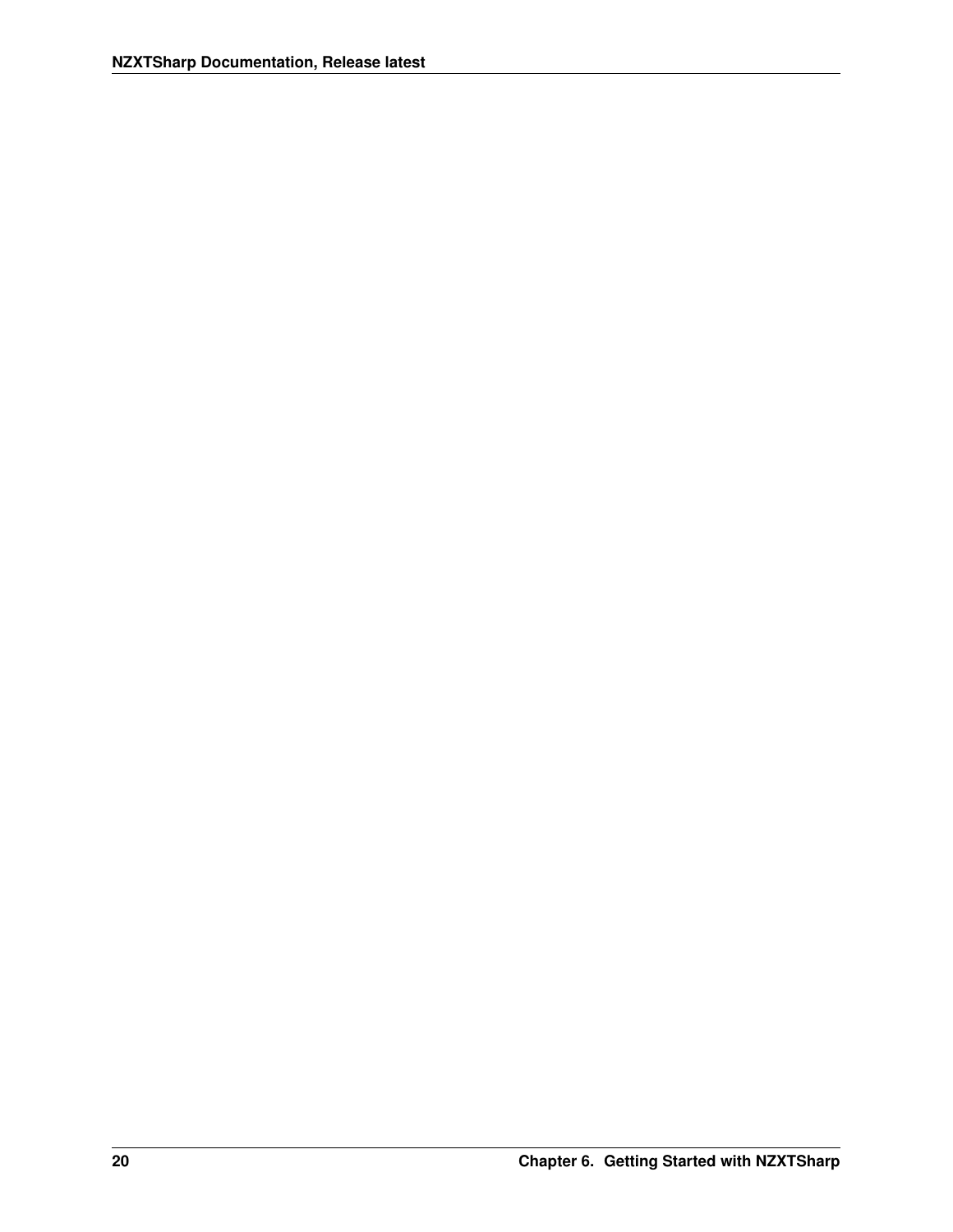## Hue+ Protocol

<span id="page-24-0"></span>

| <b>Table of Contents</b>                   |  |  |  |  |  |
|--------------------------------------------|--|--|--|--|--|
| $\bullet$ Hue + Protocol                   |  |  |  |  |  |
| - Handshakes                               |  |  |  |  |  |
| - Channel Handshakes/ Getting Channel Info |  |  |  |  |  |
| $-$ Set Effect                             |  |  |  |  |  |
| - Param Schemas                            |  |  |  |  |  |
| * CIS/S - Color In Set/ Speed              |  |  |  |  |  |
| * Direction                                |  |  |  |  |  |
| * LS/S - LED Size/ Speed                   |  |  |  |  |  |
| - Unit LED Protocols                       |  |  |  |  |  |

#### Basic Protocol Schema: Command Type, ChannelByte, EffectByte, Param1, Param2, LedData ChannelByte: Both =  $00$ , Channel 1 =  $01$ , Channel 2 =  $02$

#### Command Types: Set Effect = 4b, Unit LED = 46, Get Channel Info = 8d

The Hue+ operates on a serial port, and is made to handle discrete commands sent in packets. To open a connection to a Hue+ device, open a serial connection on whatever COM port your Hue+ is operating on with a baud rate of 256000, parity set to None, dataBits set to 8, and stopBits set to 1. Then, begin the handshake process.

Effect protocols are made of exactly 125 bytes or less. For all protocols, the first five bits in each packet are what I will call "settings bytes", and the remaining 120 are LED data in G, R, B format.

Settings bytes (in order) consist of which kind of command is being set, the channels to apply the effect to, which effect to set, and two parameters. See set effect protocol for more information.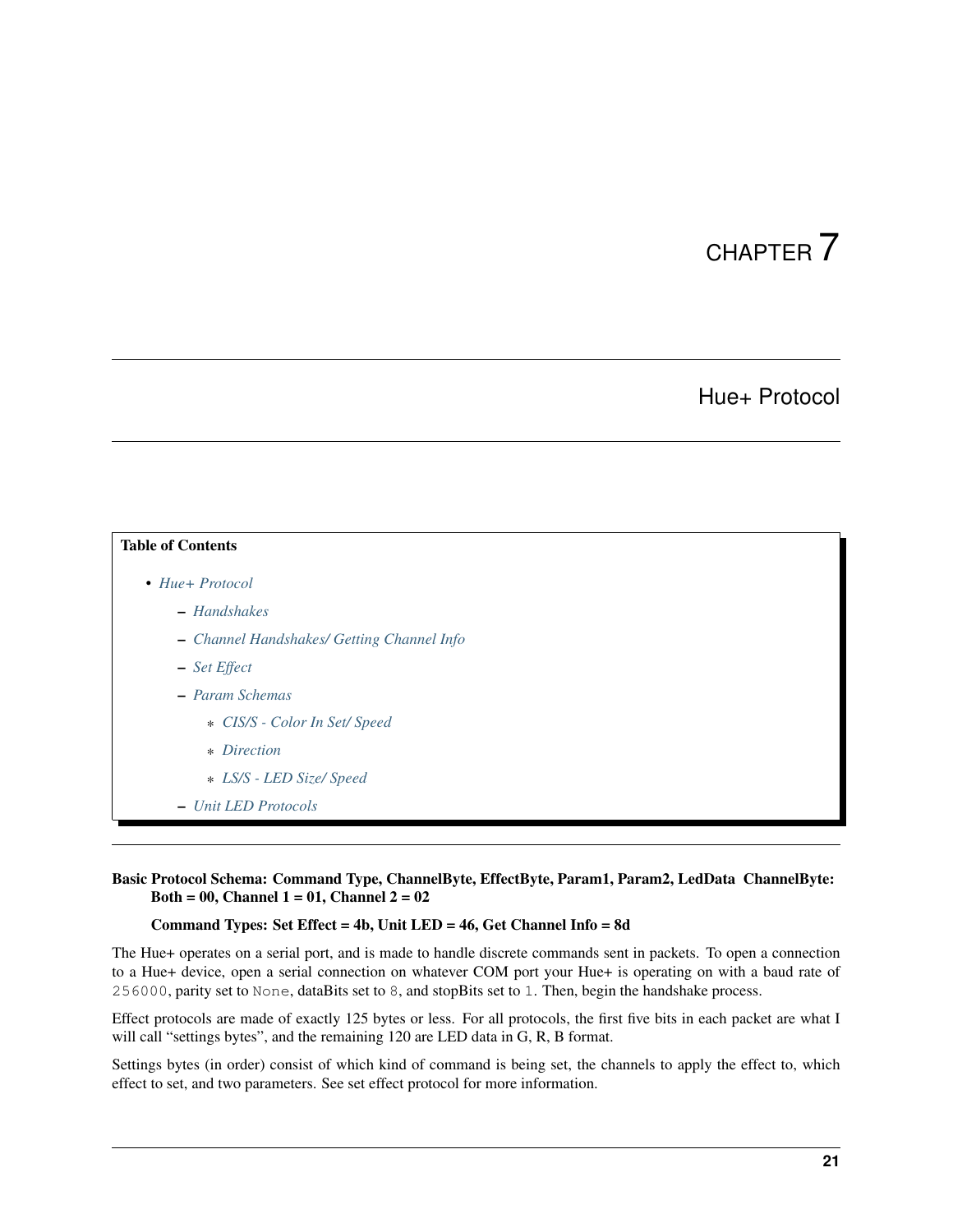## <span id="page-25-0"></span>**7.1 Handshakes**

To begin interaction with a Hue+ device, a handshake must first be completed.

The "Hello" handshake can be completed by continuously sending 0xc0, until the Hue+ unit reponds with 0x01.

There is no trick to a "GoodBye" handshake, just close the serial connection.

## <span id="page-25-1"></span>**7.2 Channel Handshakes/ Getting Channel Info**

To get information about what is connected to a channel, send an 8d ChannelByte command to the Hue+. Ex: To get channel info for channel 1, send 8d 01. For channel 2, 8d 02. The response structure is still being worked out, some of the values are still unclear.

The response should be 5 bytes long, and follows this schema:

- ? : ? Consistent between devices
- ? : ? Not consistent between devices
- ? : ? Not consistent between devices.
- X : Fan or Strip;  $0x00 =$  strips,  $0x01 =$  fans.
- X : Number of fans or strips connected.

## <span id="page-25-2"></span>**7.3 Set Effect**

Below is a table outlining the settings packets for each effect. Bolded param values are defined below in the [Param](https://nzxtsharp.readthedocs.io/en/latest/Protocols/Hue+.html#param-schemas) [Scemas Section.](https://nzxtsharp.readthedocs.io/en/latest/Protocols/Hue+.html#param-schemas)

Direction params marked with *WM* can make use of movement in the effect. See the direction param schema below for more information.

| Effect                  | Packets/Send |      |    | EffectByte | Param1              | Param <sub>2</sub> |
|-------------------------|--------------|------|----|------------|---------------------|--------------------|
| Fixed                   |              | 0x4b | CB | 0x00       | 0x03                | 0x02               |
| Fading                  | $1/Color^*$  | 0x4b | CB | 0x01       | 0x03                | <b>CIS/S</b>       |
| Spectrum Wave           |              | 0x4b | CB | 0x02       | <b>Direction</b>    | <b>CIS/S</b>       |
| Marquee                 | 3            | 0x4b | CB | 0x03       | <b>Direction</b>    | LS/S               |
| <b>Covering Marquee</b> | $3/Color*$   | 0x4b | CB | 0x04       | <b>Direction</b>    | <b>CIS/S</b>       |
| Alternating             | 2            | 0x4b | CB | 0x05       | <b>Direction WM</b> | <b>CIS/S</b>       |
| Pulse                   | $1/Color*$   | 0x4b | CB | 0x06       | 0x03                | <b>CIS/S</b>       |
| <b>Breathing</b>        | $1/Color^*$  | 0x4b | CB | 0x07       | 0x03                | <b>CIS/S</b>       |
| Candle Light            |              | 0x4b | CB | 0x09       | 0x03                | 0x02               |
| Wings                   |              | 0x4b | CB | 0x0c       | 0x03                | <b>CIS/S</b>       |

## <span id="page-25-3"></span>**7.4 Param Schemas**

### <span id="page-25-4"></span>**7.4.1 CIS/S - Color In Set/ Speed**

CIS/S params are a composite of a couple values: The index of the current color in a set of colors, and the speed of the effect. Find the values individually, and concatenate them to get the btye to be passed as a param.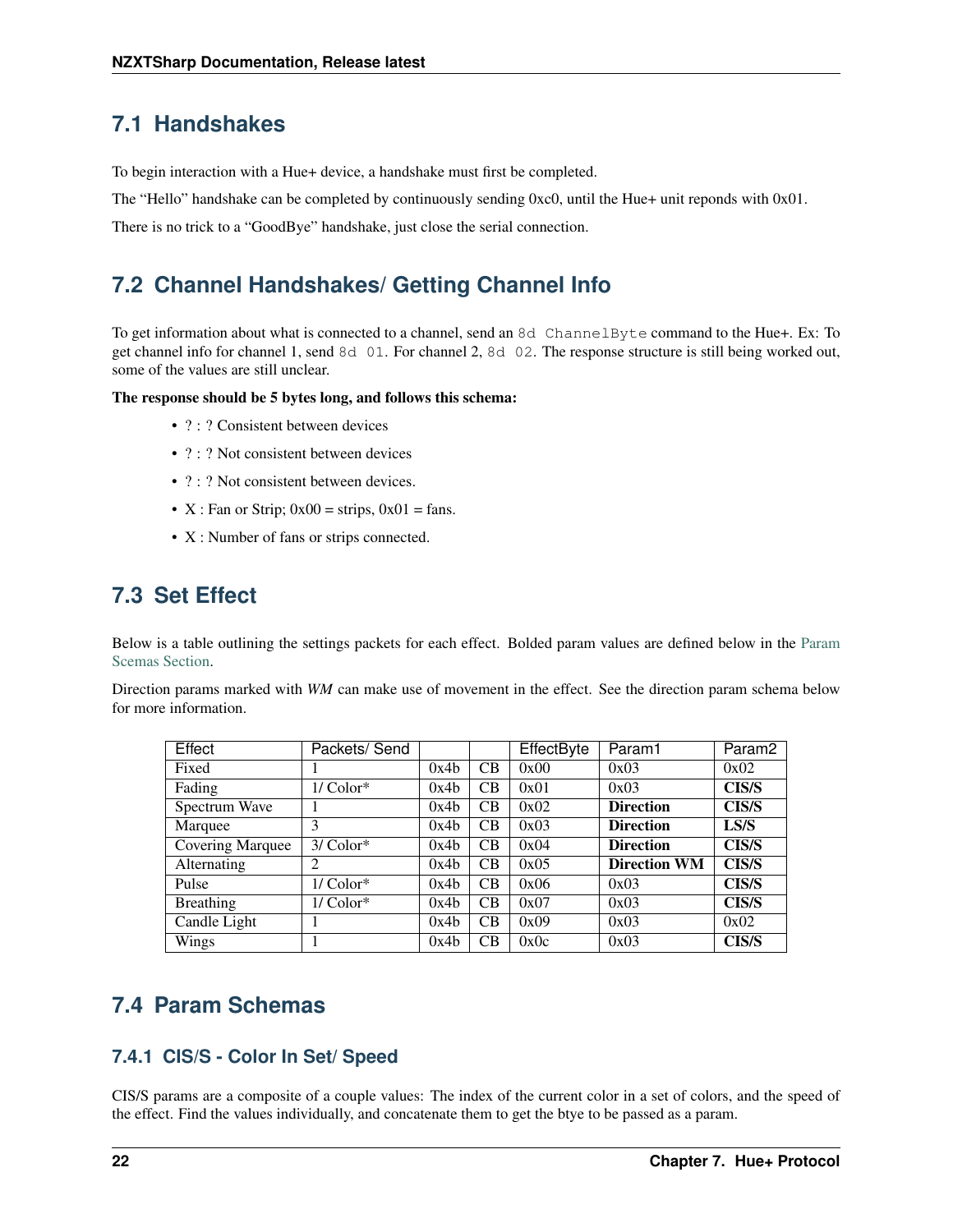- First Digit: Color In Set. If there are multiple colors being applied, this digit denotes the index of the color.
	- To Find: digit =  $x * 2$ 
		- \* *x*: The color number (Zero Indexed)
- Second Digit: Speed
	- 0 4 where 0 is slowest, and 4 is fastest. 2 is normal.
- IF Effect only uses one color, first digit is 0.
- Whole Byte: Concatenate Color In Set (IN HEX), and Speed.
	- Ex: If the effect uses one color, and was at normal speed, the resulting byte would be *02*.
	- Ex: If the color is the third one in the set, and the speed is at fastest, the resulting byte would be *44*.

#### <span id="page-26-1"></span>**7.4.2 Direction**

For direction, just like CIS/S, the byte result is a composite of two values: whether or not the effect's direction is forward or backward, and whether or not the effect should be moving.

If an effect's param1 byte is marked with *WM*, it can make use of movement toggling.

#### The byte values are as follows:

- Forward: 03
- Backward: 13
- IF marked as *WM*, the following are also available:
	- Forward W/Movement: 0b
	- Backward W/ Movement: 1b

#### <span id="page-26-2"></span>**7.4.3 LS/S - LED Size/ Speed**

To find the desired byte composite, use the table below:

| Speed v; LED Size > | 3              |    | 5  | 6  |
|---------------------|----------------|----|----|----|
| Slowest             | 0 <sup>0</sup> | 08 | 10 | 18 |
| Slow                | 01             | 09 | 11 | 19 |
| Normal              | 02             | 0a | 12 | 1a |
| Fast                | 03             | 0b | 13 | 1h |
| <b>Fastest</b>      | 04             | 0c | 14 | 1c |

## <span id="page-26-0"></span>**7.5 Unit LED Protocols**

Turning the Hue+ unit's LED on or off is pretty simple. All of the data needed fits into one packet, and seven bytes.

Just send the desired byte codes over the serial port, and the light should do as instructed.

On: 46 00 c0 00 00 00 ff

#### Off: 46 00 c0 00 00 ff 00

Special Thanks to [Pet0203.](https://github.com/Pet0203) for helping me get started and providing base code.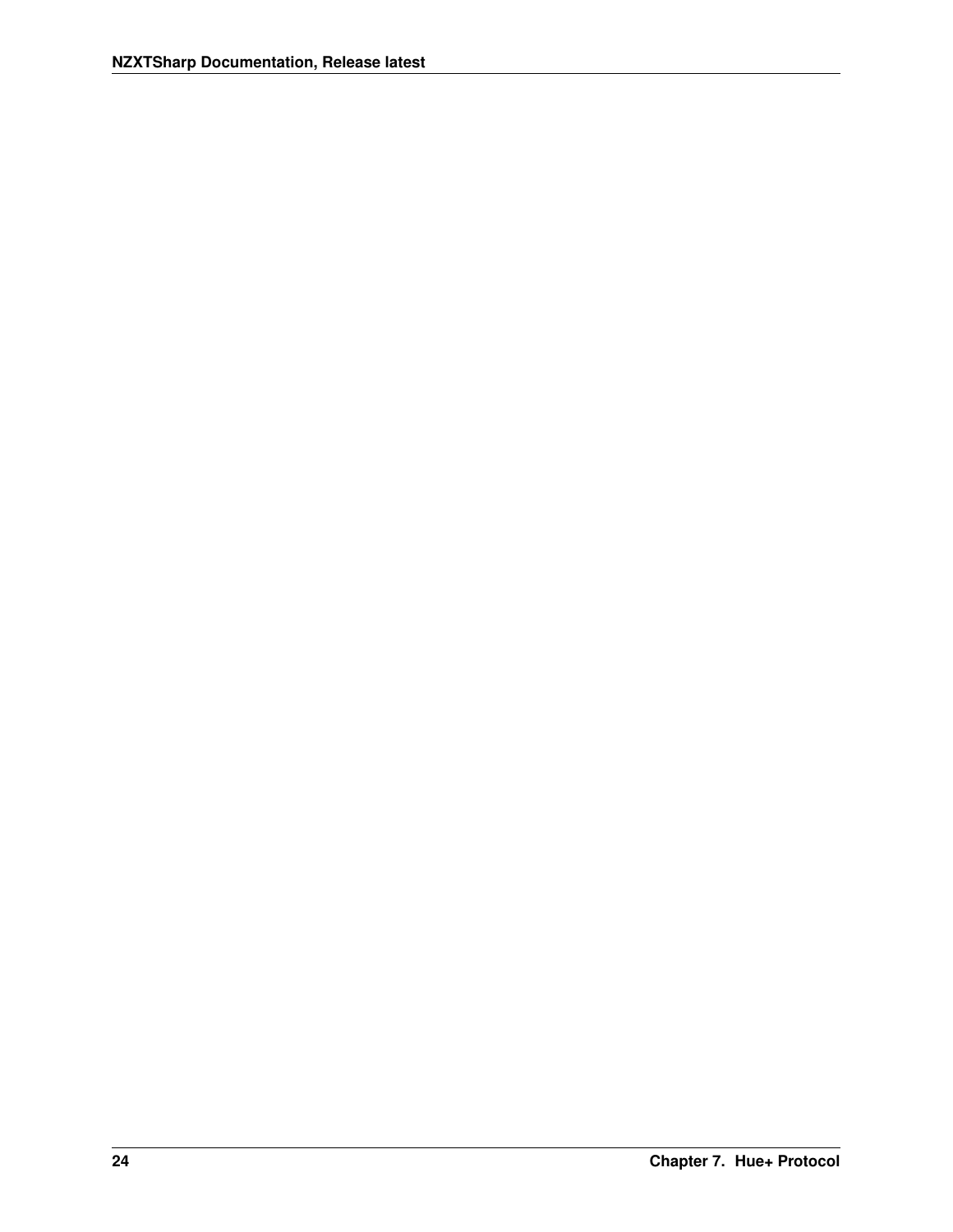## KrakenX Protocol

<span id="page-28-0"></span>I want to give a special thanks to [Jonas Malaco](https://github.com/jonasmalacofilho) for his help with building out KrakenX support in NZXTSharp, and his work in reverse engineering the KrakenX protocol.

## Table of Contents

- *[KrakenX Protocol](#page-28-0)*
	- *[Handshakes](#page-28-1)*
	- *[Status Reports](#page-29-0)*
	- *[Overrides](#page-29-1)*
	- *[Set Effect](#page-29-2)*
	- *[Param Schemas](#page-30-0)*
		- \* *[DCB Direction/ ChannelByte](#page-30-1)*
		- \* *[DCBWM Direction/ ChannelByte \(With Movement\)](#page-30-2)*
		- \* *[CIS/S Color In Set/ Speed](#page-30-3)*
		- \* *[LS/S LED Size/ Speed](#page-31-0)*

This document describes the HID communication protocol for NZXT KrakenX (x42, x52, x62, x72) devices. The vendor ID for NZXT is 0x1e71, and the device id for KrakenX devices is 0x170e.

CAM receives device information about once/ second, I call these "status reports". CAM also consistently sends packets to the Kraken device. The packets sent from CAM are meant to set the pump/ fan speeds based on whatever pump/ fan profile is currently set. Jonas Malaco

## <span id="page-28-1"></span>**8.1 Handshakes**

KrakenX devices have no hello or goodbye handshake process.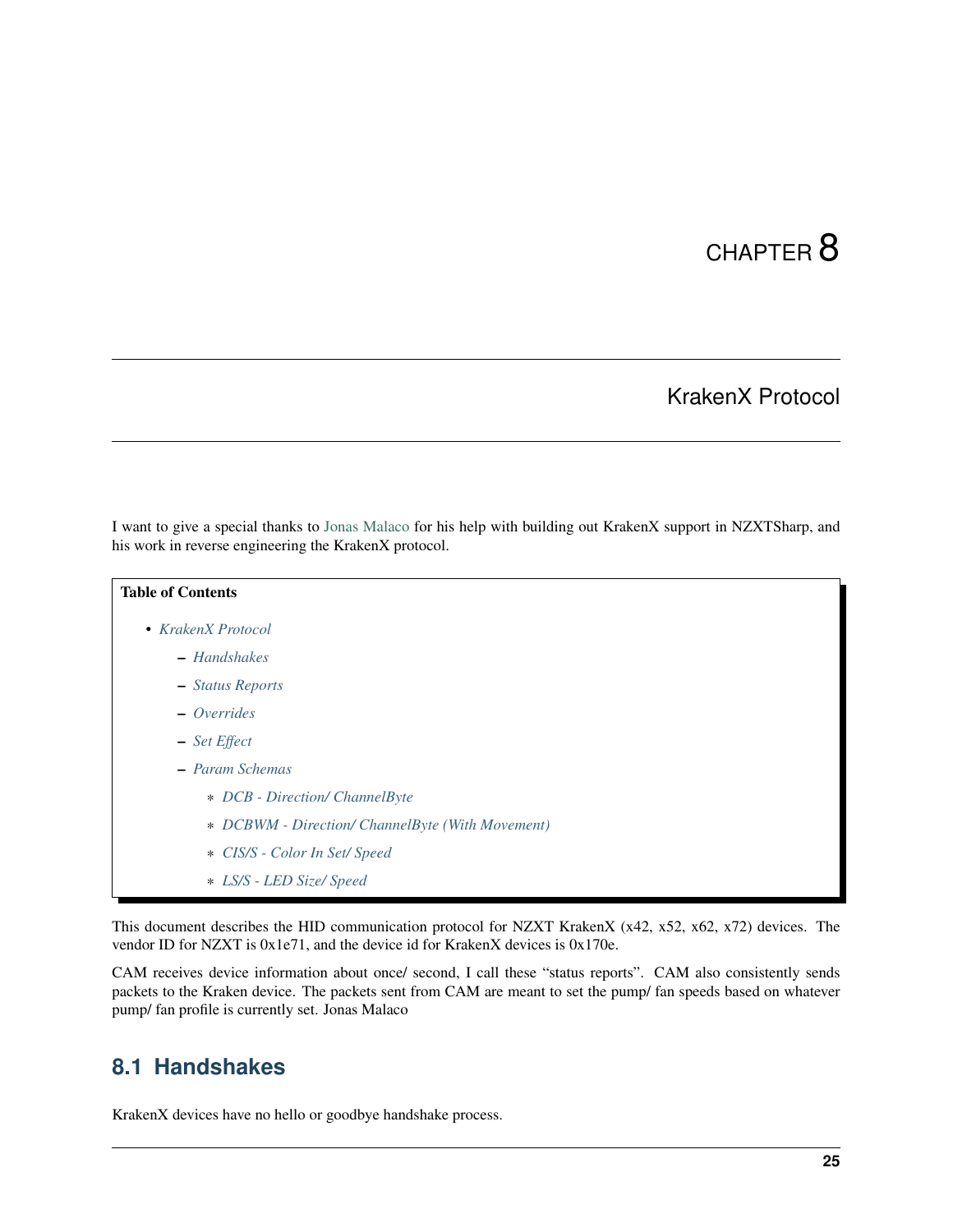## <span id="page-29-0"></span>**8.2 Status Reports**

The Kraken device continuously sends status reports upstream to the PC. These reports are always 0x40 bytes long. So far, information about how to get pump/ fan speeds, liquid temp, and firmware version. Here is how to get that information from a status report: In the following examples, data refers to the array of bytes last received from the device (zero-indexed).

**Pump Speed:** data[4]  $<< 8$  | data[5]  $- << 1$  is the bitwise left-shift operator, and  $|$  is the bitwise OR operator.

**Fan Speed:** data[4]  $*$  0x100 + data[5]

**Liquid Temp:** data $[0] + (data[1] * 0.1)$  - The liquid temp value in degrees C, unrounded.

#### Firmware Version:

- Major: data[10]
- Minor: (int)data[12].ToString() + data[13].ToString()

## <span id="page-29-1"></span>**8.3 Overrides**

If you want custom pump/ fan speeds to be set, the KrakenX device requires "overrides" at least once every 10 seconds, or the device will revert back to the CAM default "performance profile". The override buffer schema is as follows:

Pump: 0x02, 0x4d, 0x40, 0x00, (byte)Speed - Speed is the desired speed as a percentage.

Fan: 0x02, 0x4d, 0x00, 0x00, (byte)Speed - Speed is the desired speed as a percentage.

## <span id="page-29-2"></span>**8.4 Set Effect**

The process of setting an RGB effect is similar to how it is with the Hue+. RGB Effect packets are always 65 bytes long. There are 5 settings bytes at the beginning, then 9 G, R, B color codes, then padding out to the 65 length with 0x00. The 9 GRB color codes are for the 8 LEDs in the ring, and the one in the logo. Even when effects are set on just the logo or ring, there are still 9 color codes. The first 8 seem to be for the ring, and the last is for the logo.

The settings bytes schema is as follows: 0x02, 0x4c, Param1, EffectByte, Param2

Below is a table outlining the settings packets for each effect. Bolded param values are defined below in the Param Schemas Section.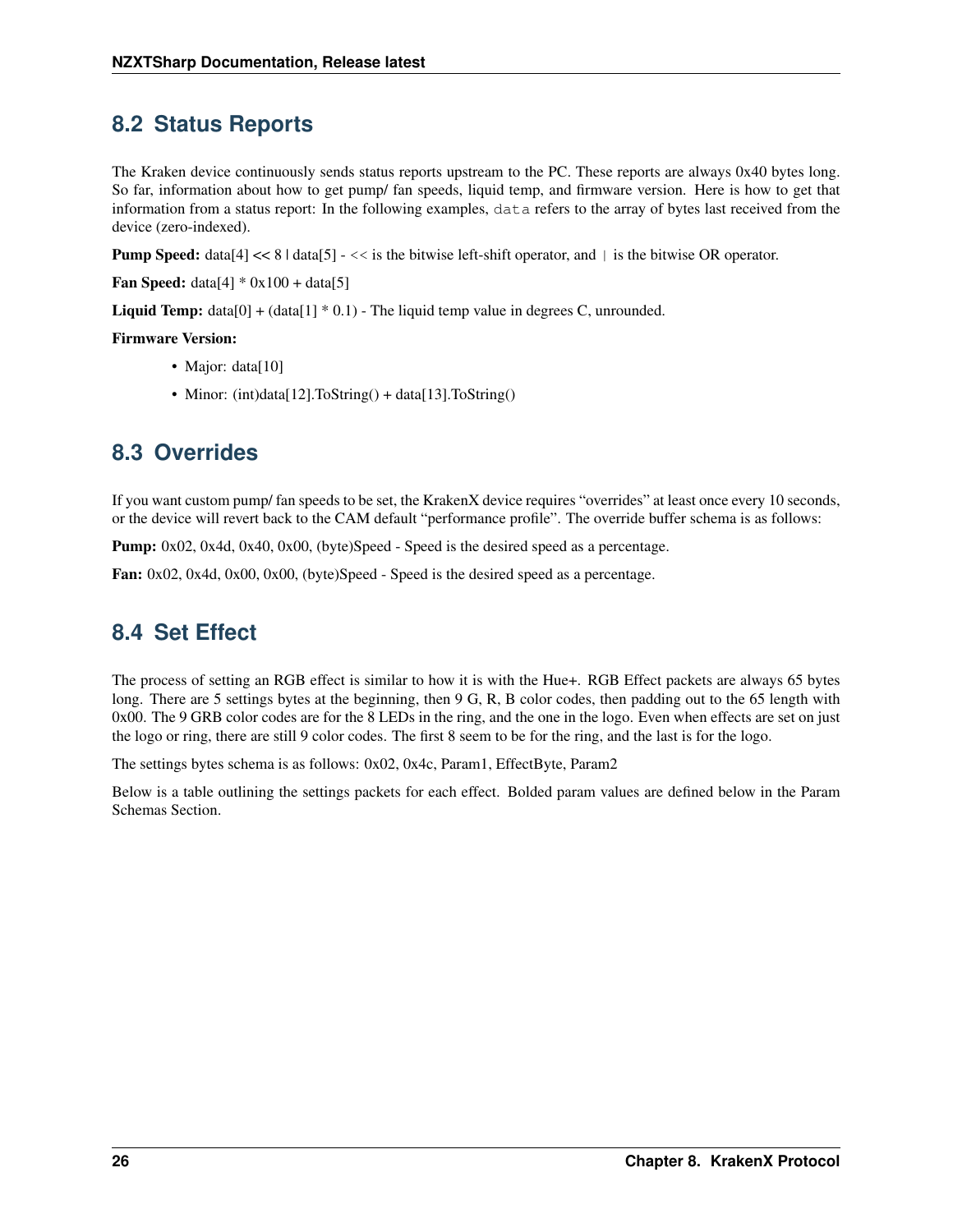| <b>Effect Name</b>  | Packets/ |      |      | CB/          | Effect- | Param <sub>2</sub> | Compatible With              |
|---------------------|----------|------|------|--------------|---------|--------------------|------------------------------|
|                     | Send     |      |      | Param1       | Byte    |                    |                              |
| Fixed               |          | 0x02 | 0x4c | CB           | 0x00    | 0x02               | <b>B</b> oth                 |
| Fading              | 1/Color  | 0x02 | 0x4c | CB           | 0x01    | <b>CISS</b>        | <b>B</b> oth                 |
| <b>SpectrumWave</b> |          | 0x02 | 0x4c | <b>DCB</b>   | 0x02    | Speed              | <b>B</b> oth                 |
| Marquee             |          | 0x02 | 0x4c | CB           | 0x03    | <b>LSS</b>         | <b>Ring Only</b>             |
| CoveringMar-        | 1/Color  | 0x02 | 0x4c | <b>DCB</b>   | 0x04    | <b>CISS</b>        | Both (at same time), or Ring |
| quee                |          |      |      |              |         |                    | Only                         |
| Alternating         | 1/Color  | 0x02 | 0x4c | <b>DCBWM</b> | 0x05    | <b>CISS</b>        | <b>Ring Only</b>             |
| <b>Breathing</b>    | 1/Color  | 0x02 | 0x4c | CB           | 0x06    | <b>CISS</b>        | <b>B</b> oth                 |
| Pulse               | 1/Color  | 0x02 | 0x4c | CB           | 0x07    | <b>CISS</b>        | <b>B</b> oth                 |
| TaiChi              | 2        | 0x02 | 0x4c | CB           | 0x08    | <b>CISS</b>        | <b>Ring Only</b>             |
| WaterColor          |          | 0x02 | 0x4c | CB           | 0x09    | Speed              | <b>Ring Only</b>             |
| Loading             |          | 0x02 | 0x4c | CB           | 0x0a    | Speed              | <b>Ring Only</b>             |
| Wings               |          | 0x02 | 0x4c | CB           | 0x0c    | Speed              | <b>Ring Only</b>             |

Speed refers to the speed the effect will display at: 0 - 4 where 0 is slowest, and 4 is fastest. 2 is normal.

## <span id="page-30-0"></span>**8.5 Param Schemas**

The KrakenX shares the CISS and LSS param with the Hue+. The KrakenX does have a couple of its own unique (for now) params:

### <span id="page-30-1"></span>**8.5.1 DCB - Direction/ ChannelByte**

#### This param is a concatenation of two ints:

- First Byte: Direction Forward: 0, Backward: 1
- Second Byte: ChannelByte The ChannelByte of the channel the effect will be applied to.

### <span id="page-30-2"></span>**8.5.2 DCBWM - Direction/ ChannelByte (With Movement)**

This param is only used for the Alternating RGB effect. The desired value can be found with this table:

| Direction v; With Movement $>$ True |               | False |
|-------------------------------------|---------------|-------|
| Forward                             | $0x0A$ $0x02$ |       |
| <b>Backward</b>                     | $0x1A$ $0x12$ |       |

### <span id="page-30-3"></span>**8.5.3 CIS/S - Color In Set/ Speed**

CIS/S params are a composite of a couple values: The index of the current color in a set of colors, and the speed of the effect. Find the values individually, and concatenate them to get the btye to be passed as a param.

- First Digit: Color In Set. If there are multiple colors being applied, this digit denotes the index of the color.
	- To Find: digit =  $x * 2$ 
		- \* *x*: The color number (Zero Indexed)
- Second Digit: Speed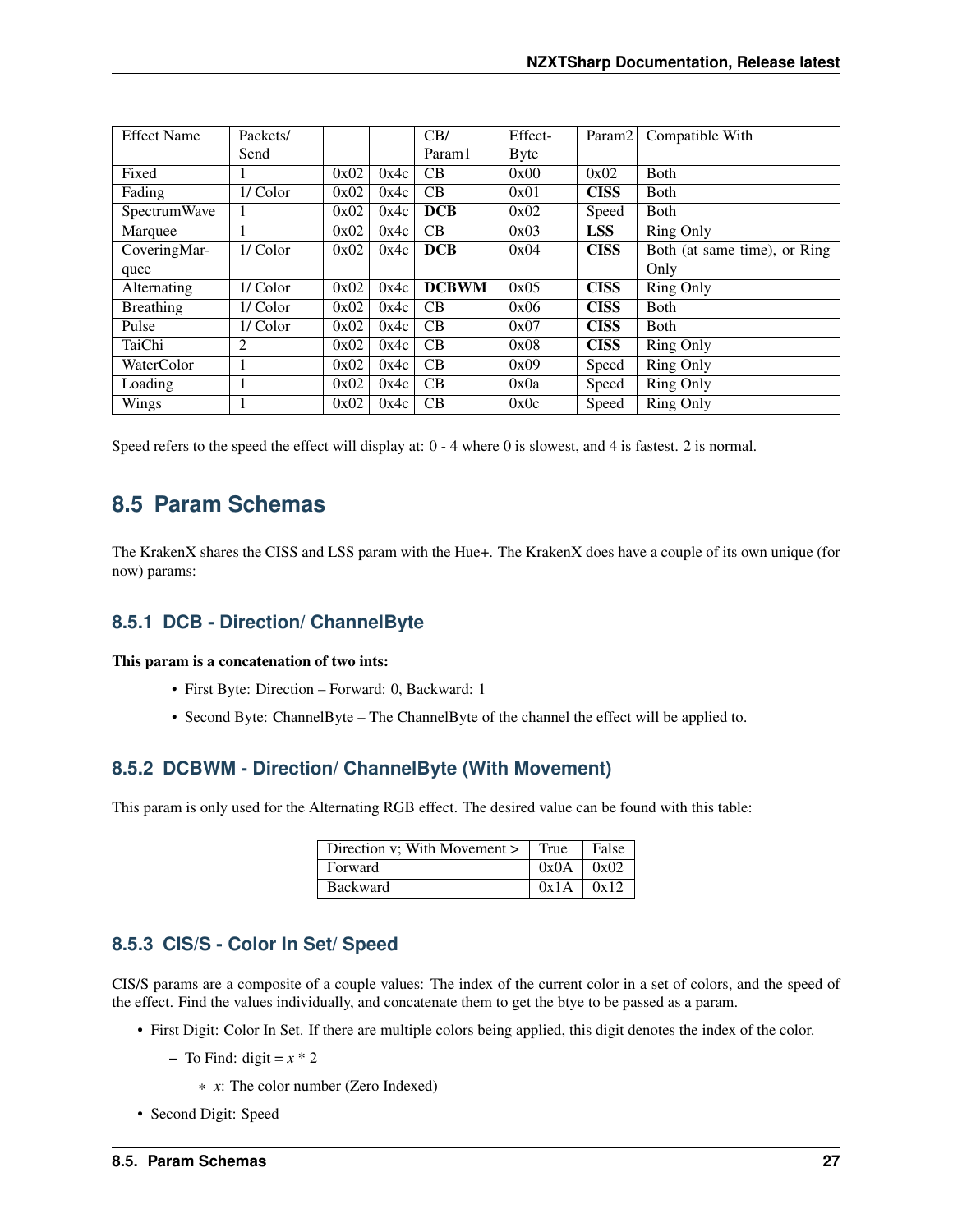- 0 4 where 0 is slowest, and 4 is fastest. 2 is normal.
- IF Effect only uses one color, first digit is 0.
- Whole Byte: Concatenate Color In Set (IN HEX), and Speed.
	- Ex: If the effect uses one color, and was at normal speed, the resulting byte would be *02*.
	- Ex: If the color is the third one in the set, and the speed is at fastest, the resulting byte would be *44*.

### <span id="page-31-0"></span>**8.5.4 LS/S - LED Size/ Speed**

To find the desired byte composite, use the table below:

| Speed v; LED Size > | 3              | 4  | 5  | 6  |
|---------------------|----------------|----|----|----|
| Slowest             | 0 <sup>0</sup> | 08 | 10 | 18 |
| Slow                | 01             | 09 | 11 | 19 |
| Normal              | 02             | 0a | 12 | 1a |
| Fast                | 03             | 0b | 13 | 1h |
| Fastest             | 04             | 0c | 14 | 1c |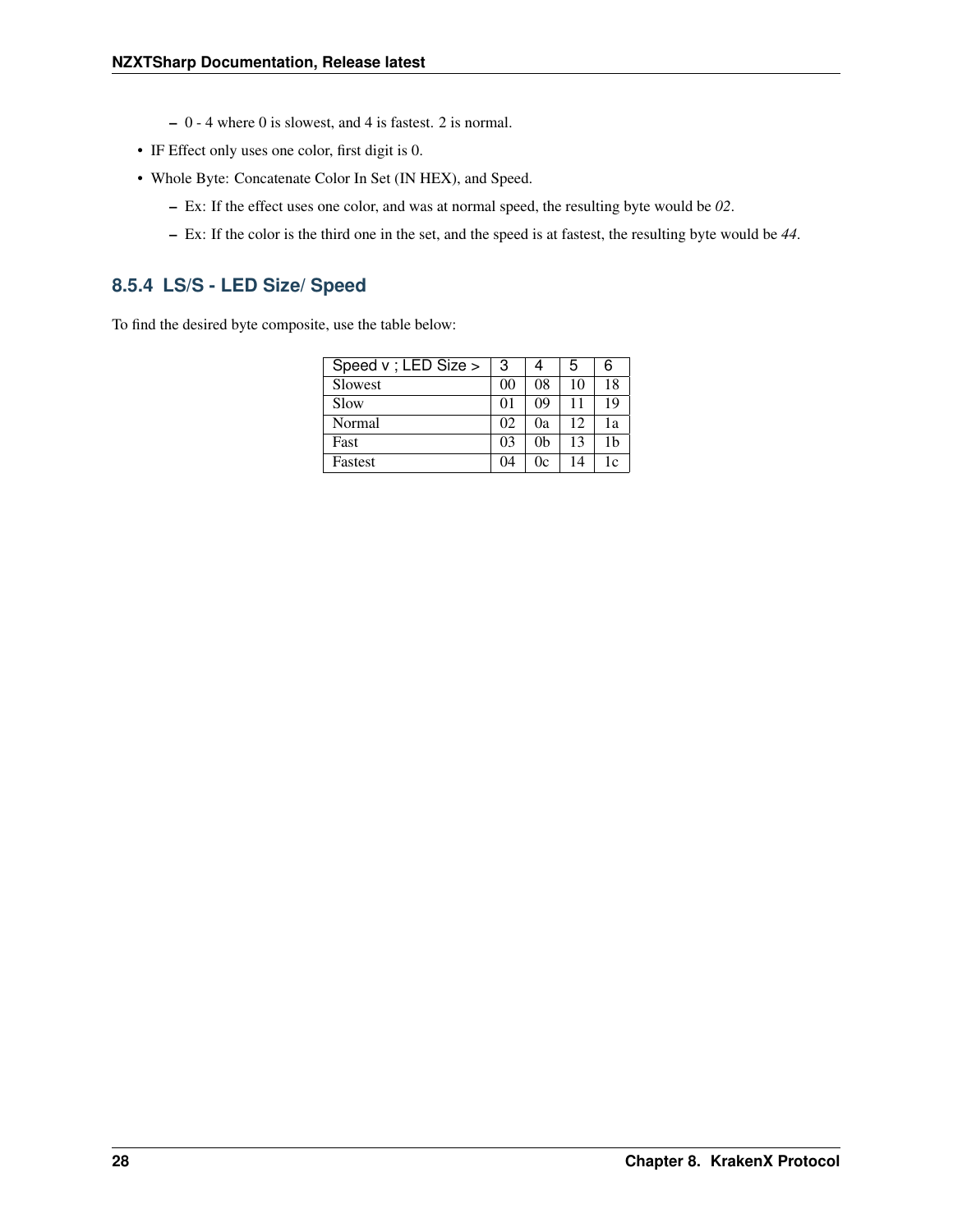# Support

<span id="page-32-0"></span>To get help with NZXTSharp, you can:

- Email me: [akmadian@gmail.com](mailto:akmadian@gmail.com)
- Create an issue or look into the source code: <https://github.com/akmadian/NZXTSharp>
- Join the NZXTSharp Discord server: <https://discord.gg/yK8m2CU>

If you have suggestions for the documentation or the package itself, please let me know using one of the methods above!

#### Special Thanks To:

Jonas Malaco [\(github\)](https://github.com/jonasmalacofilho) For his help with the KrakenX protocol

Pet0203 [\(github\)](https://github.com/Pet0203) For his help with development, and the Hue+ protocol.

DarkMio [\(github\)](https://github.com/DarkMio) For developing Octopede, which contributed to KrakenX support.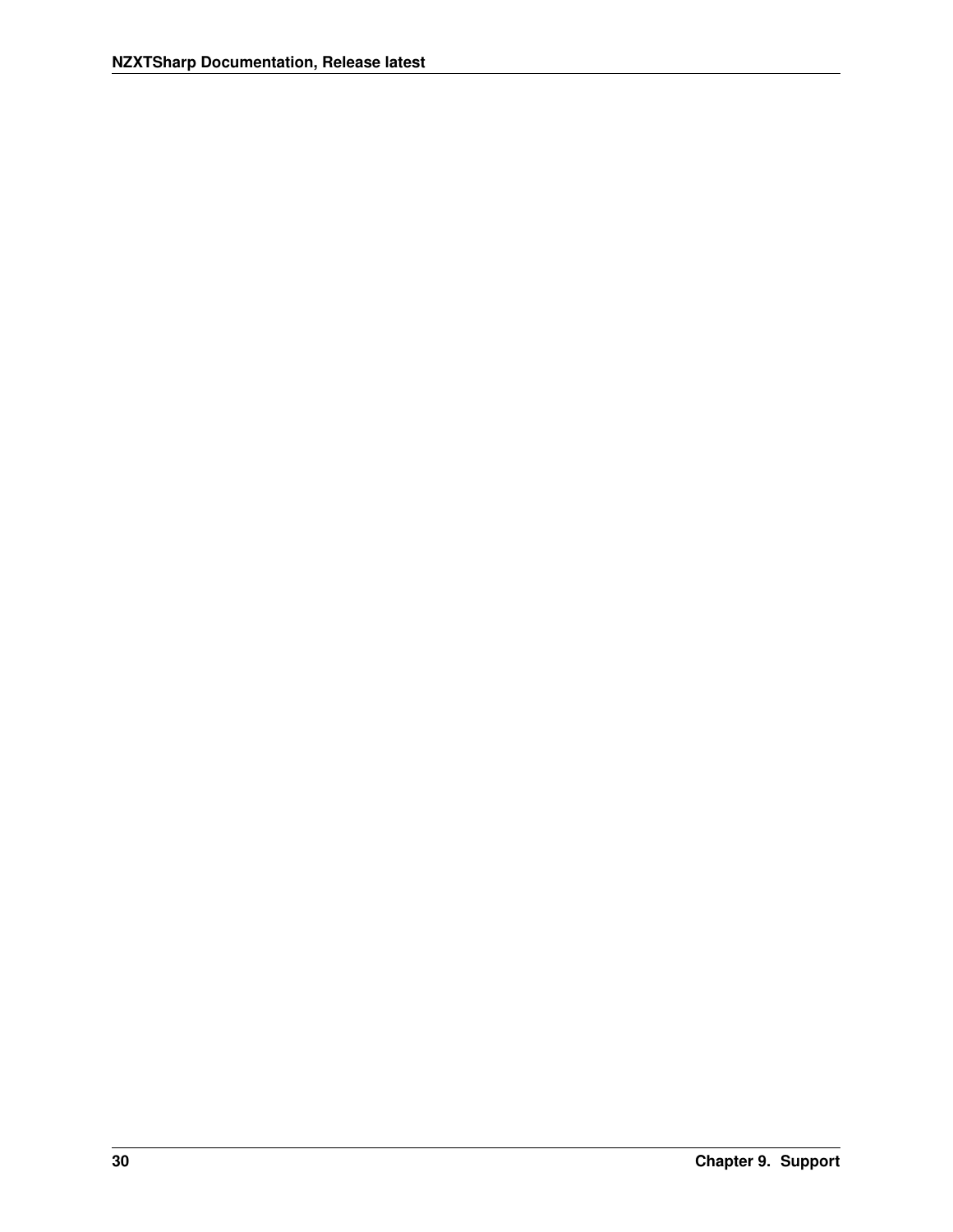## Related Projects

<span id="page-34-0"></span>

| <b>Table of Contents</b> |  |  |  |
|--------------------------|--|--|--|
| • Related Projects       |  |  |  |
| $-$ <i>Python</i>        |  |  |  |
| $- C#$                   |  |  |  |
| $- C++$                  |  |  |  |
| $- C$                    |  |  |  |
| - JavaScript             |  |  |  |
| $-$ Shell                |  |  |  |
| $-$ Java                 |  |  |  |

NZXTSharp is for the NZXT community. I hope that it will be used not just by devs, but that those devs will use NZXTSharp to build applications that many people (even with no dev experience) can use. Because of this, I believe that any and all awareness of NZXT SDKs will be beneficial to the community. Listing of an SDK is not an endorsement.

If I missed your SDK, please contact me! My contact info can be found on the support page.

Here are some other open source SDKs or applications:

## <span id="page-34-1"></span>**10.1 Python**

kusti8 - [hue-plus;](https://github.com/kusti8/hue-plus) A Windows and Linux driver in Python for the NZXT Hue+.

jonasmalacofilho (NZXTSharp Contributor!) - [liquidctl;](https://github.com/jonasmalacofilho/liquidctl) Cross-platform tool and drivers for liquid coolers and other devices.

akej74 - [grid-control;](https://github.com/akej74/grid-control) Grid Control is a free and open source alternative to NZXT CAM.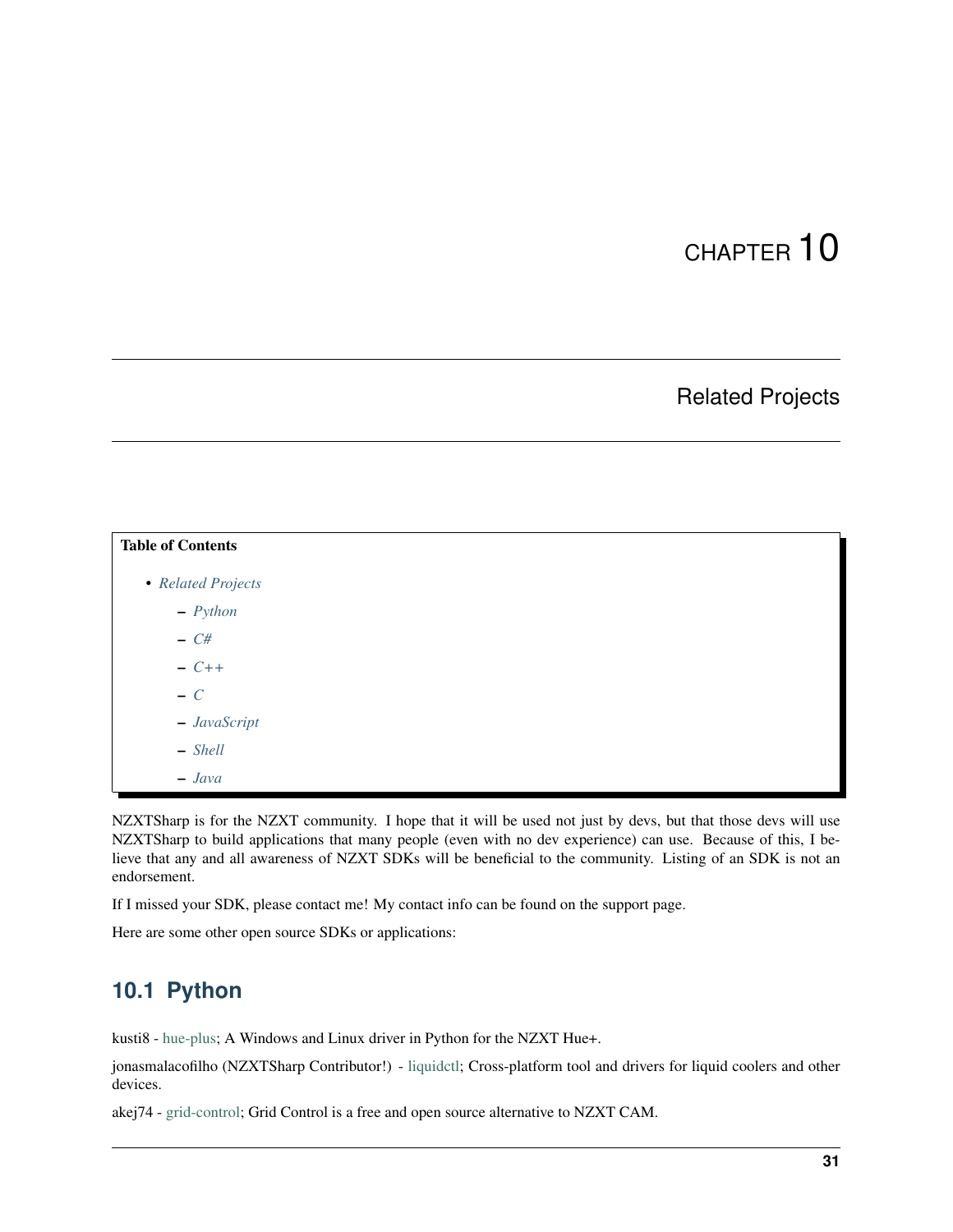## <span id="page-35-0"></span>**10.2 C#**

piet-v - [HueLightPlus;](https://github.com/piet-v/HueLightPlus) Ambilight-clone for NZXT Hue+ LED-Controller DarkMio - [Octopede;](https://github.com/DarkMio/Octopode) A replacement for NZXT Kraken Controller wongfei - [nzxt-grid-driver;](https://github.com/wongfei/nzxt-grid-driver) Simple Grid+ controller/configurator to get rid of ugly CAM software.

## <span id="page-35-1"></span>**10.3 C++**

RBlafford - [levd;](https://github.com/RBlafford/levd) Daemon with configurable properties that will control NZXT Kraken x61 cooler. rupor-github - [squid;](https://github.com/rupor-github/squid) Squid service for NZXT Kraken VIGGEEN - [vlm-krakenx-daemon;](https://github.com/VIGGEEN/vlm-krakenx-daemon) Daemon for controlling NZXT Kraken series under Linux distributions.

## <span id="page-35-2"></span>**10.4 C**

jaksi - [leviathan;](https://github.com/jaksi/leviathan) Linux kernel module to control and monitor NZXT liquid coolers.

# <span id="page-35-3"></span>**10.5 JavaScript**

yetzt - [node-krkn;](https://github.com/yetzt/node-krkn) nzxt kraken x52/x62 usb interface controller library for nodejs MarnixBouhuis - [NZXT.js;](https://github.com/MarnixBouhuis/NZXT.js) Control NZXT CAM devices with NodeJS Sparta142 - [OpenCAM;](https://github.com/Sparta142/OpenCAM) A lightweight alternative to NZXT's CAM software for Kraken devices

## <span id="page-35-4"></span>**10.6 Shell**

CapitalF - [gridfan;](https://github.com/CapitalF/gridfan) A controller script for the NZXT Grid+ v2 fan controller.

## <span id="page-35-5"></span>**10.7 Java**

RoelGo - [CamSucks;](https://github.com/RoelGo/CamSucks) An alternative control software for the NZXT GRID+ Tankernn - [JavaGridControl;](https://github.com/Tankernn/JavaGridControl) Open-Source control software for the NZXT Grid+ and Grid+ v2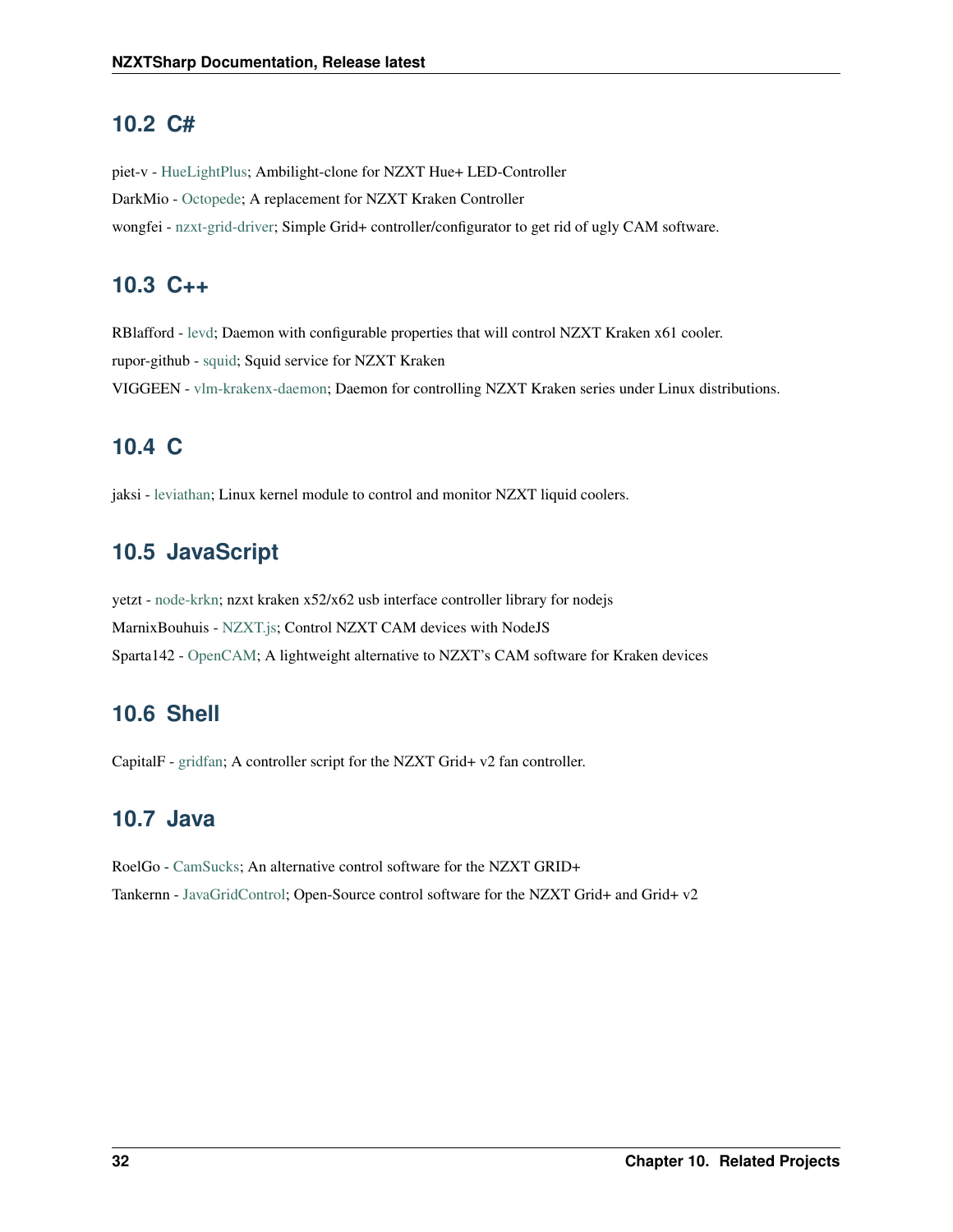## Supported Devices and Features

<span id="page-36-0"></span>This list is the most current resource for checking which devices and features are and are not supported. If a device is not listed, it is not supported.

The Hue+ is supported, KrakenX products are partially supported, the Hue 2 is most likely next. If you would like to request a specific device or feature, please submit an issue at NZXTSharp's GitHub repo, and tag it with device-request or feature-request.

The supported features tables use the following schema for column values:

- NI Not Implemented.
- WIP Work In Progress/ In Process of Implementation.
- ITT Implemented, To Test.
- TNW Tested, Not Working.
- TFW Tested, Fully Working.

#### Table of Contents

• *[Supported Devices and Features](#page-36-0)*

– *[Hue+](#page-37-0)*

\* *[Device Features](#page-37-2)*

\* *[Effects](#page-37-3)*

- *[KrakenX](#page-37-1)*
	- \* *[Device Features](#page-37-4)*
	- \* *[Effects](#page-38-0)*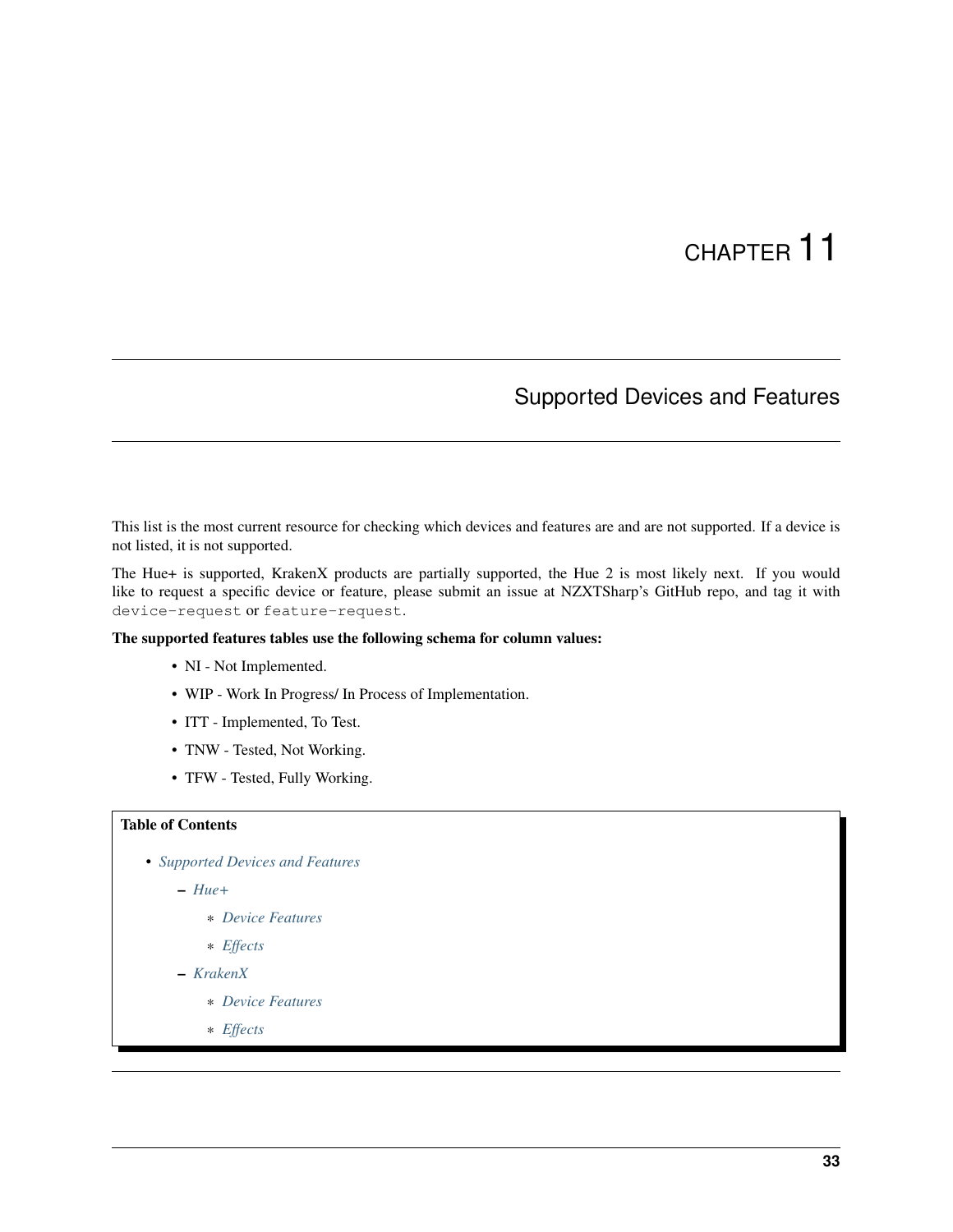## <span id="page-37-0"></span>**11.1 Hue+**

## <span id="page-37-2"></span>**11.1.1 Device Features**

| Feature                   | NI | WIP | <b>ITT</b> | <b>TNW</b> | <b>TFW</b> |
|---------------------------|----|-----|------------|------------|------------|
| Unit LED On               |    |     |            |            | X          |
| Unit LED Off              |    |     |            |            | X          |
| Channel On                |    |     |            |            | x          |
| Channel Off               |    |     |            |            | X          |
| <b>Channel Handshakes</b> |    |     |            |            |            |
| Subdevices                |    |     |            |            | x          |
| Subdevice LEDs            |    |     |            |            |            |

## <span id="page-37-3"></span>**11.1.2 Effects**

| Feature          | NI | WIP | <b>ITT</b> | <b>TNW</b> | <b>TFW</b> |
|------------------|----|-----|------------|------------|------------|
| Fixed            |    |     |            |            | X          |
| Fading           |    |     |            |            | X          |
| Spectrum Wave    |    |     |            |            | X          |
| Marquee          |    |     |            |            | X          |
| Covering Marquee |    |     |            |            | X          |
| Alternating      |    |     |            |            | X          |
| Pulse            |    |     |            |            | X          |
| <b>Breathing</b> |    |     |            |            | X          |
| Candle Light     |    |     |            |            | X          |
| Wings            |    |     |            |            | X          |

## <span id="page-37-1"></span>**11.2 KrakenX**

## <span id="page-37-4"></span>**11.2.1 Device Features**

| Feature                     | NI | WIP | <b>ITT</b> | <b>TNW</b> | <b>TFW</b> |
|-----------------------------|----|-----|------------|------------|------------|
| Get Pump Speed              |    |     |            |            | X          |
| Set Pump Speed              |    |     |            |            | x          |
| Channel On                  |    |     |            |            | X          |
| Channel Off                 |    |     |            |            | X          |
| Get Fan Speed               |    |     |            |            | X          |
| Set Fan Speed               |    |     |            |            | X          |
| Get Liquid Temp             |    |     |            |            | X          |
| <b>Get Firmware Version</b> |    |     |            |            |            |